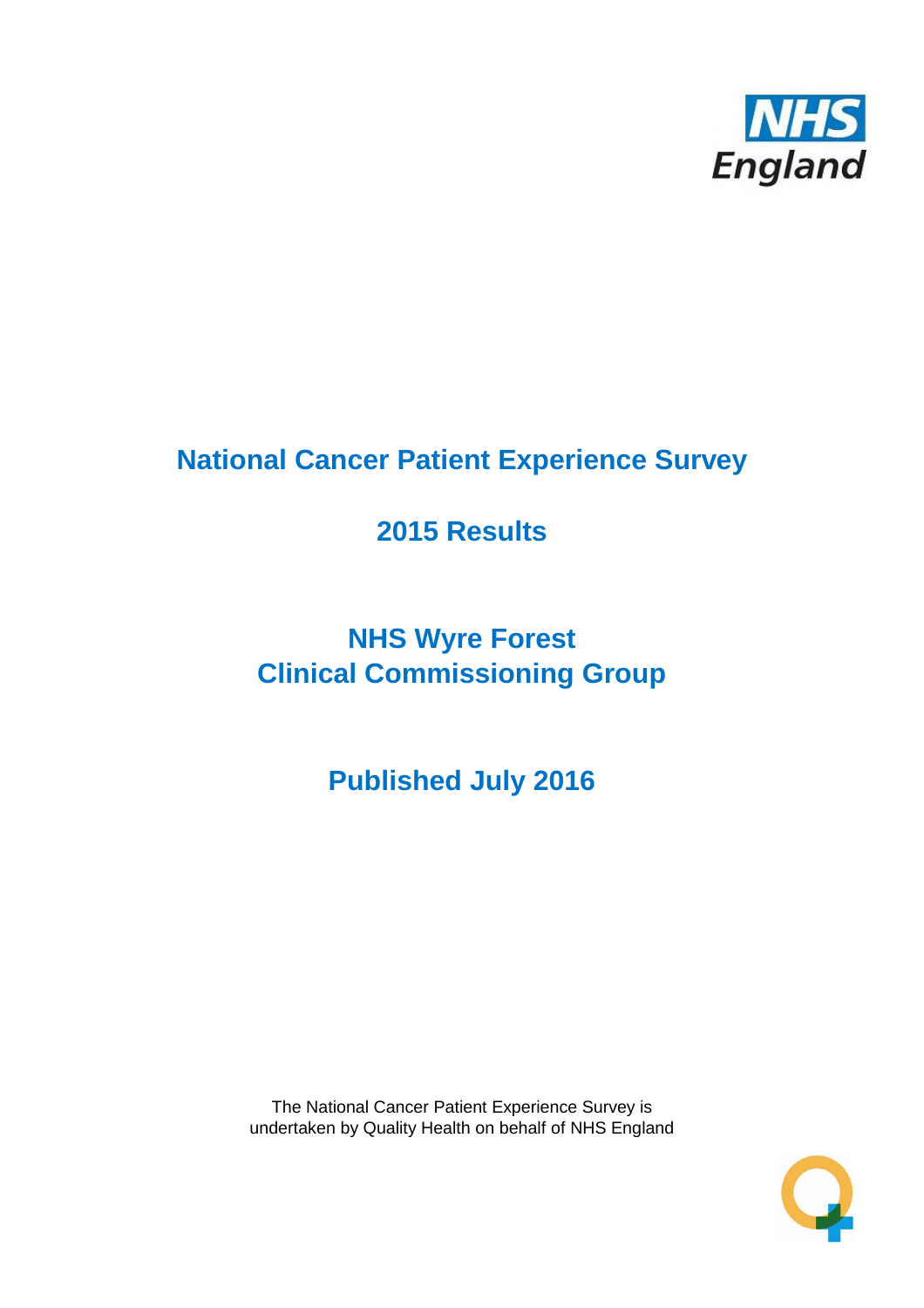## **Introduction**

The National Cancer Patient Experience Survey 2015 is the fifth iteration of the survey first undertaken in 2010. It has been designed to monitor national progress on cancer care; to provide information to drive local quality improvements; to assist commissioners and providers of cancer care; and to inform the work of the various charities and stakeholder groups supporting cancer patients.

The survey was overseen by a national Cancer Patient Experience Advisory Group. This Advisory Group set the principles and objectives of the survey programme and guided questionnaire development.

The survey was commissioned and managed by NHS England. The survey provider, Quality Health, is responsible for designing, running and analysing the survey.

Full national results and other reports are available at www.ncpes.co.uk

Further details on the survey methodology and changes to the 2015 survey can be found in the Annex. Note that a number of significant changes were made to the 2015 survey so caution should be taken in directly comparing data from the 2015 survey to the findings of the previous CPES surveys. No comparisons with previous surveys are presented in this report.

### **This report**

The report shows how this CCG scored for each question in the survey, compared with national results. It is aimed at helping individual CCGs to understand their performance and identify areas for local improvement.

Note that responses for questions with 1-20 respondents have been suppressed. This is to protect patient confidentiality and because uncertainty around the result is too great.

### **Data tables**

The data tables presented in this report show the following for each question:

- **Column 1** shows the number of respondents to this question
- **Column 2** shows the unadjusted 2015 score for this CCG
- **Column 3** shows the case-mix adjusted 2015 score for this CCG
- **Column 4** shows the lower limit of the expected range of scores for this CCG (the top of the pale blue section on the Comparability chart - see below)
- **Column 5** shows the upper limit of the expected range of scores for this CCG (the bottom of the dark blue section on the Comparability chart - see below)
- **Column 6** shows the National Average score for this question.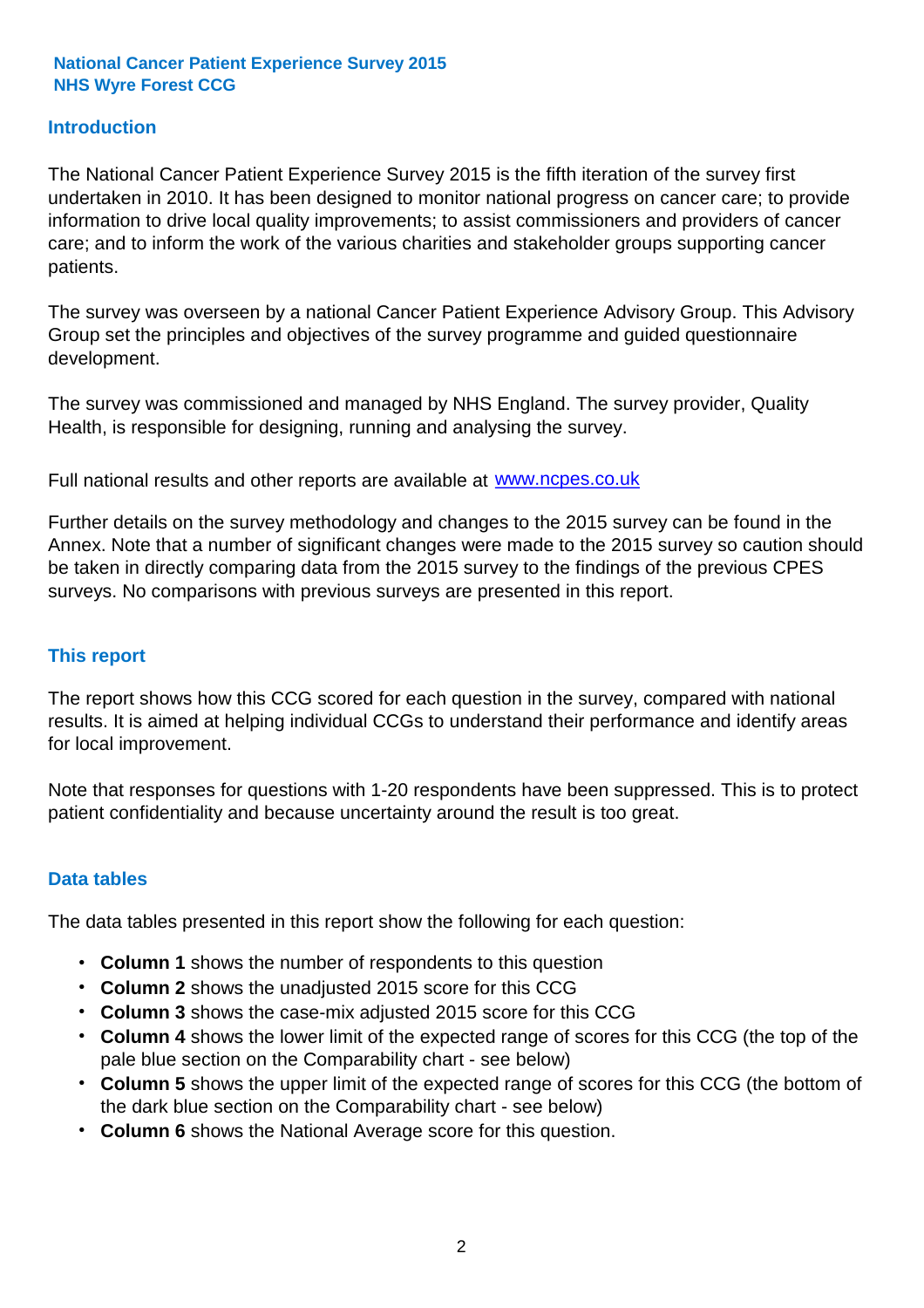Results for individual response options are presented in the detailed data tables **WWW.ncpes.co.uk** Confidence Intervals for unadjusted and case-mix adjusted data are provided in these tables.

Expected ranges and 95% Confidence Intervals highlight the uncertainty around the results. The size of the expected ranges and confidence intervals will be different for each question, and depends on the number of respondents and the range of their responses.

For further details on case-mix adjustment and the scoring methodology used, please refer to the Annex.

## **Comparability charts**

For the 2015 survey, we have adopted the CQC standard for reporting comparative performance, based on calculation of "expected ranges". This means that CCGs will be flagged as outliers only if there is statistical evidence that their scores deviate (positively or negatively) from the range of scores that would be expected for CCGs of the same size.

The Comparability charts in this report show a bar with these expected ranges (in grey), higher than expected (in dark blue), and lower than expected (in pale blue). A black dot represents the actual score of this CCG.

The same colour convention has been used in Column 3 of the Data tables.

For further details on expected ranges, please refer to the technical document at **www.ncpes.co.uk** 

### **Tumour group tables**

The final set of tables in this report show the scores for each question for each of the 13 tumour groups, with a comparative national score for that tumour group.

These breakdowns are intended as additional information for CCGs to understand the differences between the experiences of patients with different types of cancer. The numbers are generally relatively small and may not be statistically significant. They should therefore be treated with some caution.

### **Notes on specific questions**

Question 5 in the survey has not been scored. However, the unscored data is useful and has been published alongside the other results in this report. This question asked respondents to "tick all that apply". The results show all of the responses given including where respondents chose two or more options.

Questions used to direct respondents to different parts of the survey (questions 4, 17, 24, 27, 40, 43, 46) and other demographic and information questions are not reported.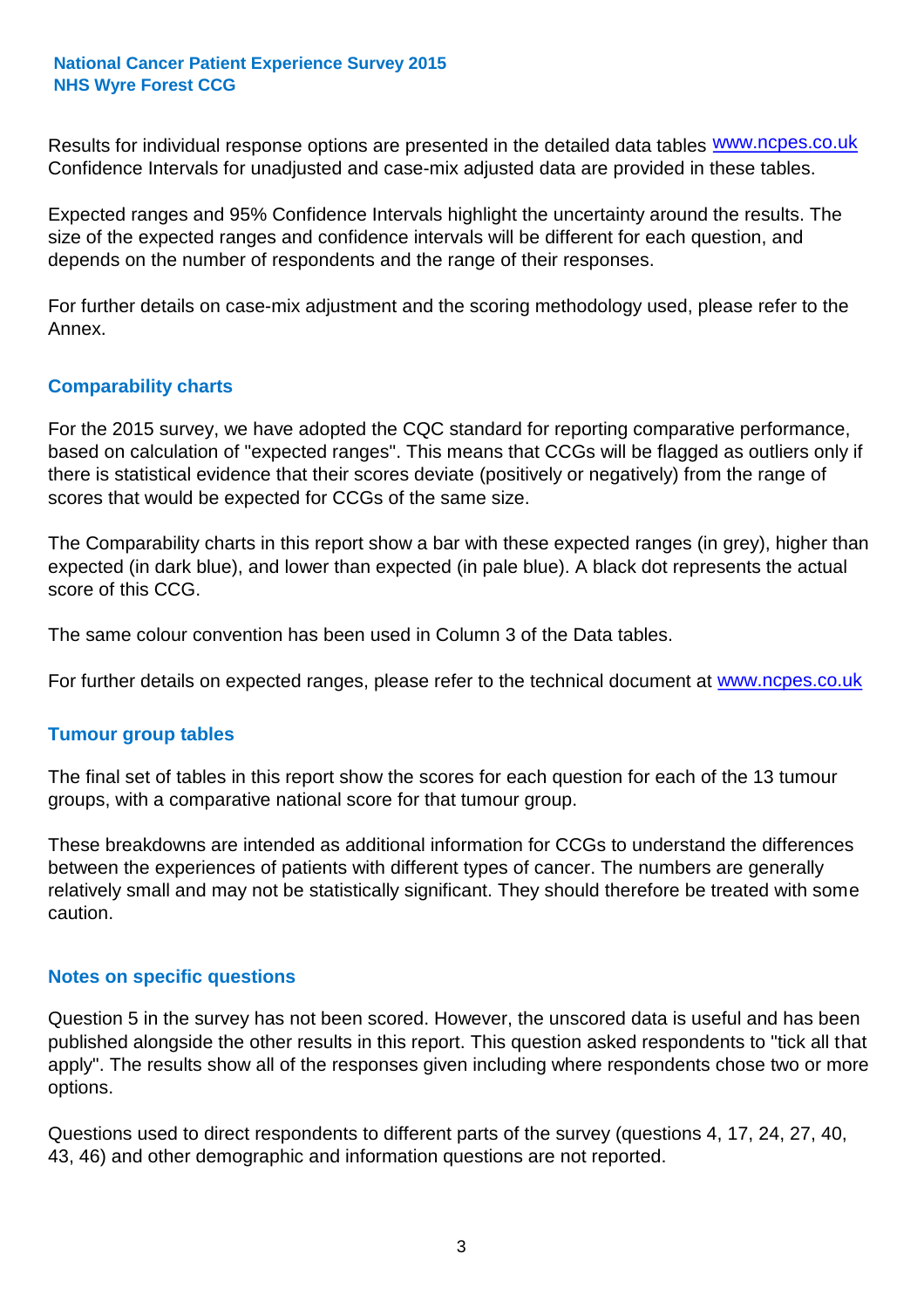### **How to use the data**

Unadjusted data should be used to see the actual responses from patients relating to the CCG.

Case-mix adjusted data, together with expected ranges, should be used to understand whether the results are significantly higher or lower than national results.

Case-mix adjusted data, together with (case-mix adjusted) Confidence Intervals (presented in the detailed data tables **www.ncpes.co.uk**), should be used to understand whether the results are significantly higher or lower than the results for another CCG.

#### **Response rates**

Numbers of respondents by tumour group, age and gender can be found in the Annex.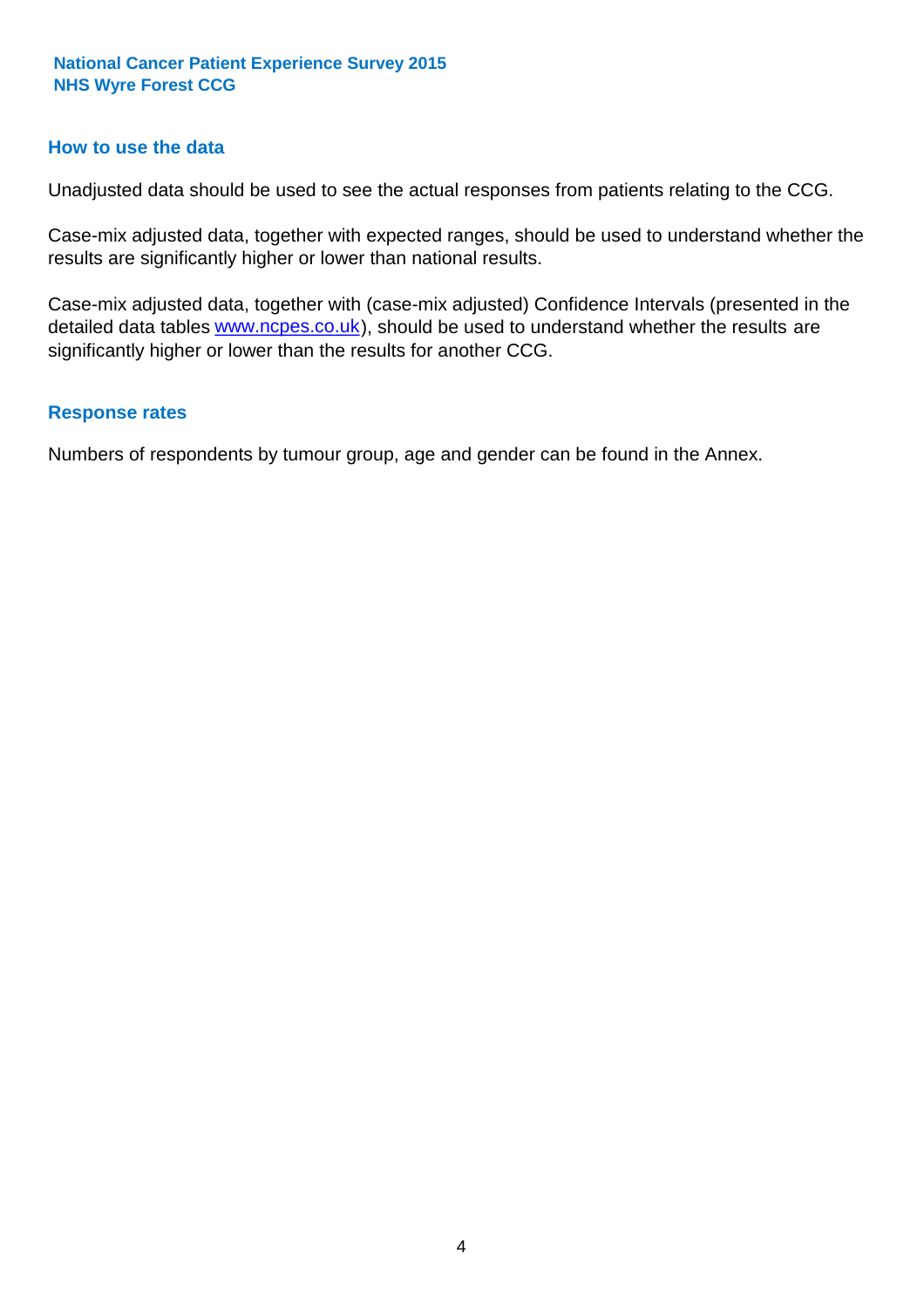## **Executive Summary**

average rating of **8.8**. Asked to rate their care on a scale of zero (very poor) to 10 (very good), respondents gave an

The following questions are included in phase 1 of the Cancer Dashboard developed by Public Health England and NHS England\*:

- **81%** of respondents said that they were definitely involved as much as they wanted to be in decisions about their care and treatment
- **88%** of respondents said that they were given the name of a Clinical Nurse Specialist who would support them through their treatment
- when asked how easy or difficult it had been to contact their Clinical Nurse Specialist 91% of respondents said that it had been 'quite easy' or 'very easy'
- **90%** of respondents said that, overall, they were always treated with dignity and respect they were in hospital
- **94%** of respondents said that hospital staff told them who to contact if they were worried about their condition or treatment after they left hospital
- **70%** of respondents said that they thought the GPs and nurses at their general practice definitely did everything they could to support them while they were having cancer treatment.

Detailed results for these and other questions are set out in the sections that follow.

#### \* www.cancerdata.nhs.uk/dashboard

The questions were selected in discussion with the national Cancer Patient Experience Advisory Group and reflect four key patient experience domains: provision of information; involvement in decisions; care transition; interpersonal relations, respect and dignity. The figures presented above are all case-mix adjusted.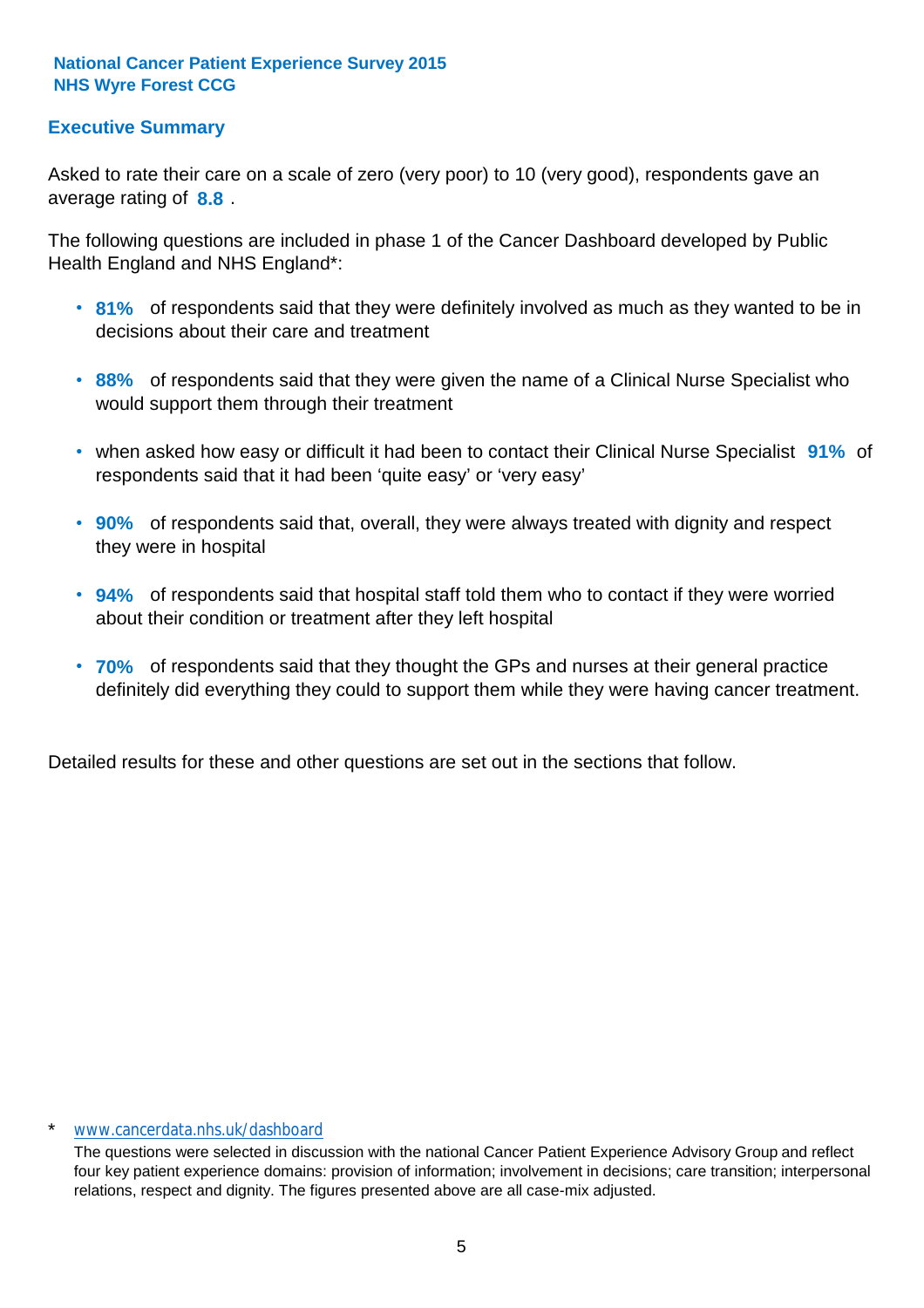## **Questions which scored outside expected range**

|                       |                                                                  |                                             |                                         | 2015 Case-mix Adjusted                       |                                              |                              |  |
|-----------------------|------------------------------------------------------------------|---------------------------------------------|-----------------------------------------|----------------------------------------------|----------------------------------------------|------------------------------|--|
| Question              |                                                                  | for this<br>respondents<br>Number of<br>ccg | Percentage<br>this<br>2015<br>ccg<br>ţa | Lower limit<br>expected<br>range<br>$\Omega$ | Upper limit<br>expected<br>range<br>$\Omega$ | Average<br>National<br>Score |  |
|                       | Support for people with cancer                                   |                                             |                                         |                                              |                                              |                              |  |
| Q <sub>23</sub>       | Hospital staff told patient they could get free prescriptions    | 89                                          | 95%                                     | 72%                                          | 88%                                          | 80%                          |  |
|                       | Hospital care as an inpatient                                    |                                             |                                         |                                              |                                              |                              |  |
| Q <sub>33</sub>       | All staff asked patient what name they preferred to be called by | 108                                         | 88%                                     | 55%                                          | 78%                                          | 67%                          |  |
| Your overall NHS care |                                                                  |                                             |                                         |                                              |                                              |                              |  |
| Q <sub>55</sub>       | Patient given a care plan                                        | 141                                         | 43%                                     | 25%                                          | 41%                                          | 33%                          |  |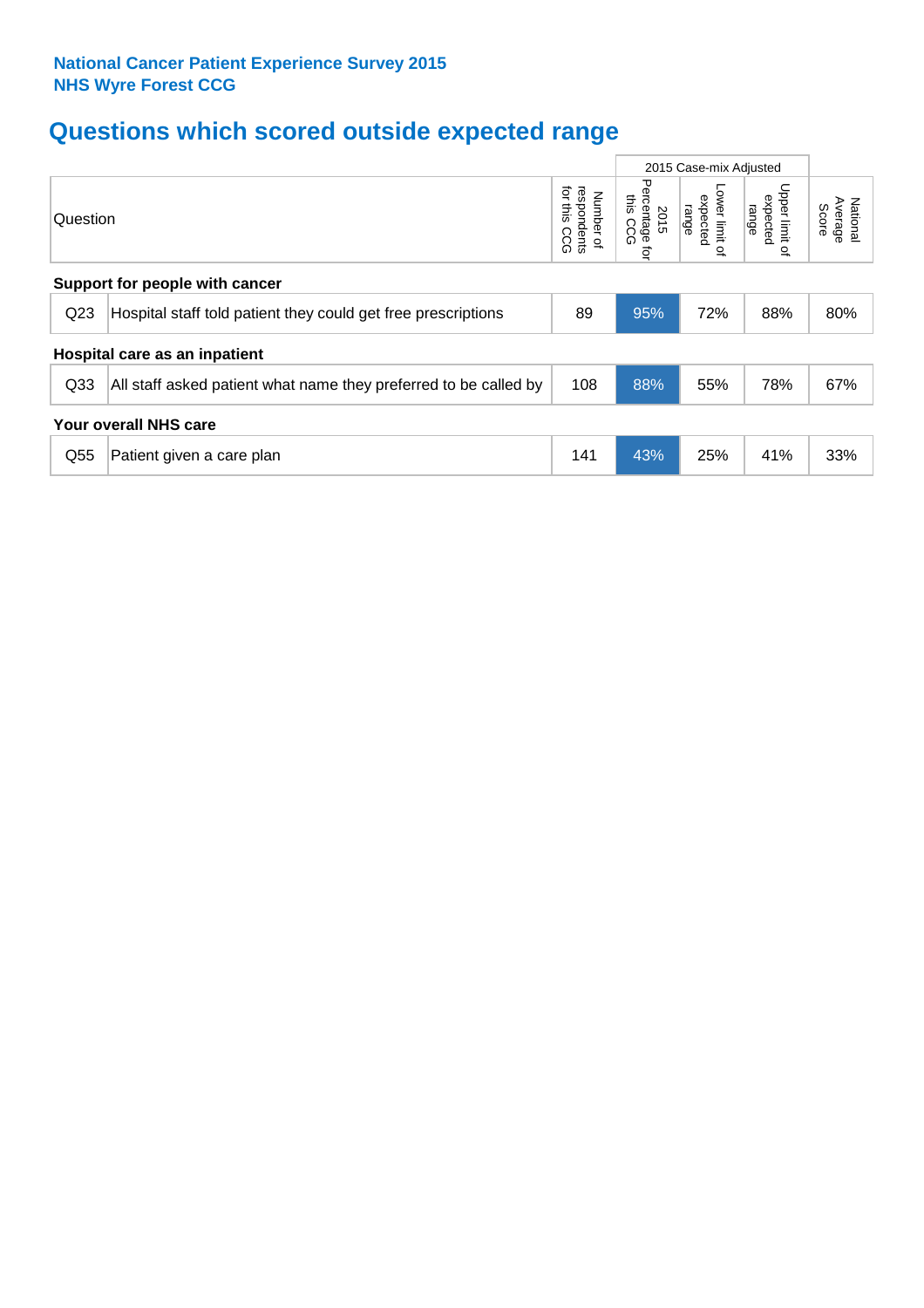## **CCG results**

## **Seeing your GP**



|    |                                                                |                                         |                             |               | 2015 Case-mix Adjusted     |                            |                           |
|----|----------------------------------------------------------------|-----------------------------------------|-----------------------------|---------------|----------------------------|----------------------------|---------------------------|
|    | Question                                                       | respondents<br>Number<br>$\overline{a}$ | 2015<br>Unadjusted<br>Score | 2015<br>Score | Expected<br>range<br>lower | Expected<br>range<br>nbber | National Average<br>Score |
| Q1 | Saw GP once / twice before being told had to go to<br>hospital | 141                                     | 73%                         | 72%           | 69%                        | 83%                        | 76%                       |
| Q2 | Patient thought they were seen as soon as necessary            | 193                                     | 82%                         | 81%           | 77%                        | 88%                        | 82%                       |

|    |                                                                             |                                                 | No. |
|----|-----------------------------------------------------------------------------|-------------------------------------------------|-----|
|    | Beforehand, did you have all the<br>information you needed about your test? | Yes                                             |     |
| Q5 |                                                                             | No, I would have liked more written information |     |
|    |                                                                             | No, I would have liked more verbal information  |     |
|    |                                                                             | I did not need / want any information           |     |
|    |                                                                             | Don't know / can't remember                     |     |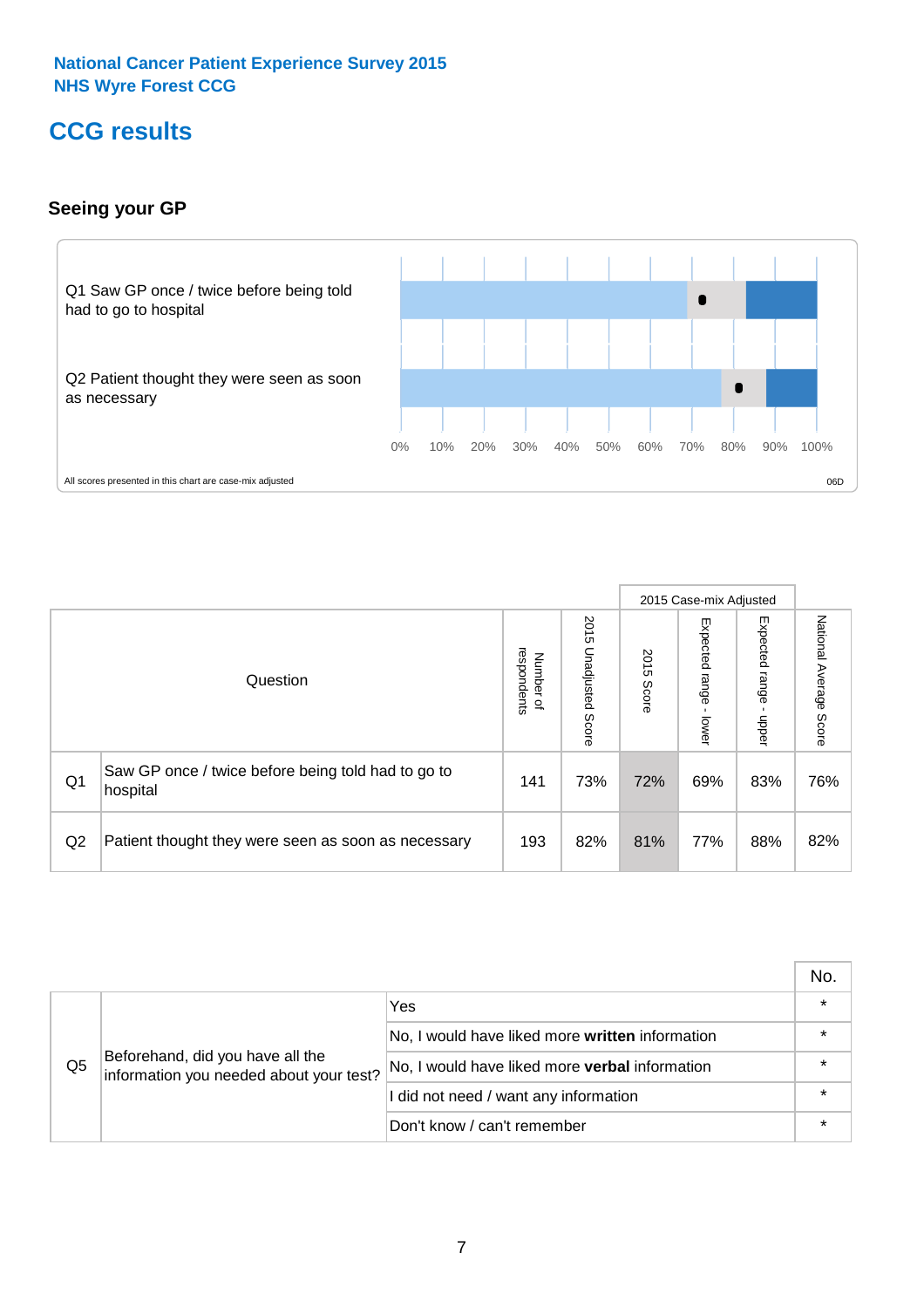## **Diagnostic tests**



|                |                                                                       |                                       |                             |               | 2015 Case-mix Adjusted  |                         |                           |
|----------------|-----------------------------------------------------------------------|---------------------------------------|-----------------------------|---------------|-------------------------|-------------------------|---------------------------|
|                | Question                                                              | respondents<br>Number<br>$\mathbf{Q}$ | 2015<br>Unadjusted<br>Score | 2015<br>Score | Expected range<br>lower | Expected range<br>nbber | National Average<br>Score |
| Q <sub>6</sub> | The length of time waiting for the test to be done was<br>about right | 169                                   | 86%                         | 85%           | 81%                     | 92%                     | 87%                       |
| Q7             | Given complete explanation of test results in<br>understandable way   | 167                                   | 81%                         | 81%           | 73%                     | 85%                     | 79%                       |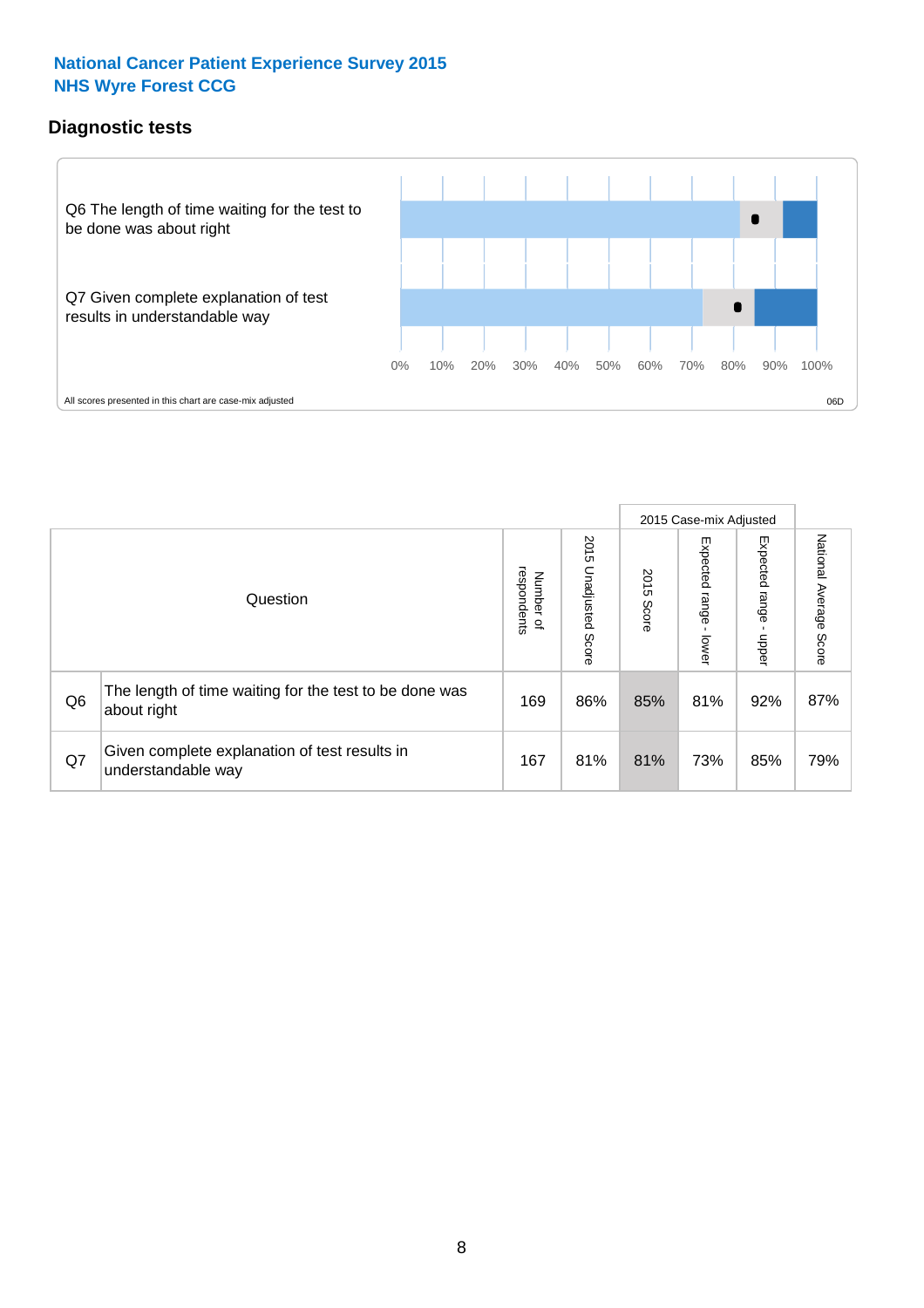## **Finding out what was wrong with you**



|                 |                                                                                            |                          |                             |               | 2015 Case-mix Adjusted                      |                           |                        |
|-----------------|--------------------------------------------------------------------------------------------|--------------------------|-----------------------------|---------------|---------------------------------------------|---------------------------|------------------------|
|                 | Question                                                                                   | respondents<br>Number of | 2015<br>Unadjusted<br>Score | 2015<br>Score | Expected range<br>$\blacksquare$<br>- lower | Expected range -<br>hbber | National Average Score |
| Q8              | Patient told they could bring a family member or friend<br>when first told they had cancer | 166                      | 86%                         | 84%           | 73%                                         | 85%                       | 79%                    |
| Q <sub>9</sub>  | Patient felt they were told sensitively that they had cancer                               | 195                      | 85%                         | 84%           | 79%                                         | 89%                       | 84%                    |
| Q10             | Patient completely understood the explanation of what<br>was wrong                         | 195                      | 74%                         | 73%           | 67%                                         | 79%                       | 73%                    |
| Q <sub>11</sub> | Patient given easy to understand written information<br>about the type of cancer they had  | 172                      | 69%                         | 68%           | 65%                                         | 78%                       | 72%                    |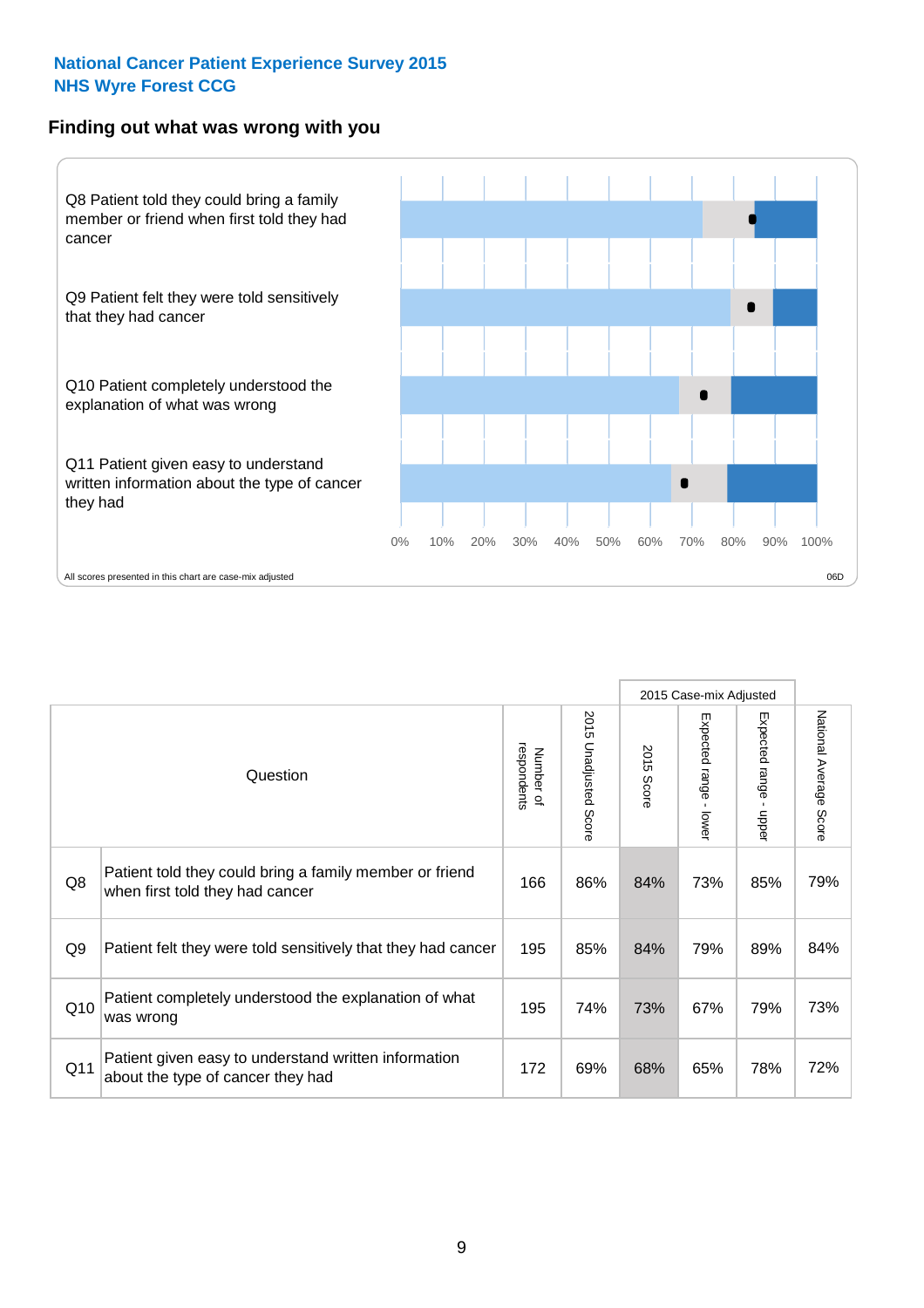## **Finding out what was wrong with you**



|     |                                                                                         |                          |                       |            | 2015 Case-mix Adjusted                    |                           |                        |
|-----|-----------------------------------------------------------------------------------------|--------------------------|-----------------------|------------|-------------------------------------------|---------------------------|------------------------|
|     | Question                                                                                | respondents<br>Number of | 2015 Unadjusted Score | 2015 Score | Expected range<br>$\blacksquare$<br>lower | Expected range -<br>nbber | National Average Score |
| Q12 | Patient felt that treatment options were completely<br>explained                        | 175                      | 83%                   | 83%        | 77%                                       | 88%                       | 83%                    |
| Q13 | Possible side effects explained in an understandable way                                | 190                      | 75%                   | 75%        | 66%                                       | 79%                       | 73%                    |
| Q14 | Patient given practical advice and support in dealing with<br>side effects of treatment | 187                      | 68%                   | 68%        | 59%                                       | 73%                       | 66%                    |
| Q15 | Patient definitely told about side effects that could affect<br>them in the future      | 179                      | 59%                   | 58%        | 47%                                       | 62%                       | 54%                    |
| Q16 | Patient definitely involved in decisions about care and<br>treatment                    | 186                      | 81%                   | 81%        | 72%                                       | 84%                       | 78%                    |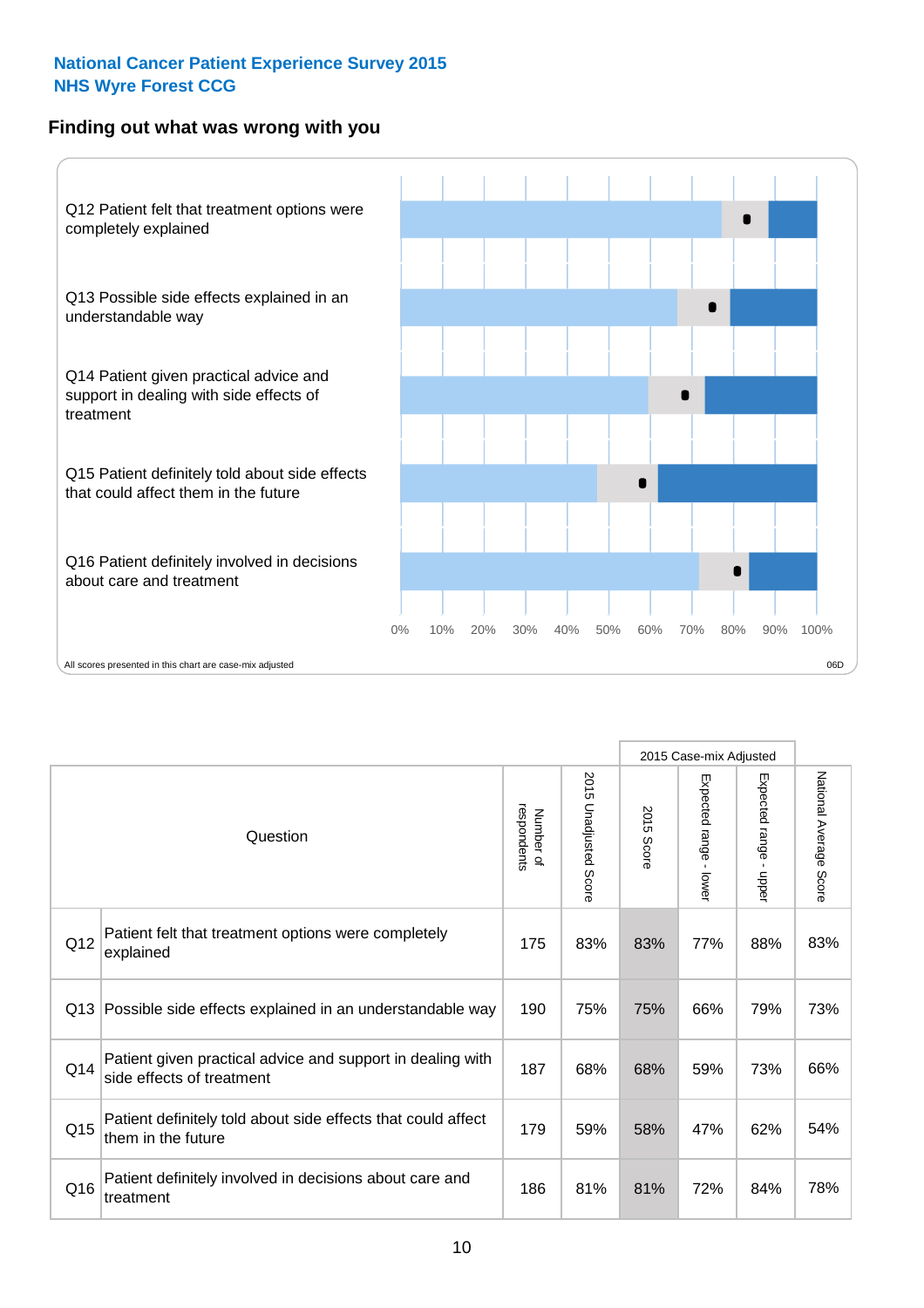## **Clinical Nurse Specialist**



|     |                                                                                     |                          |                       |               | 2015 Case-mix Adjusted  |                         |                                  |
|-----|-------------------------------------------------------------------------------------|--------------------------|-----------------------|---------------|-------------------------|-------------------------|----------------------------------|
|     | Question                                                                            | respondents<br>Number of | 2015 Unadjusted Score | 2015<br>Score | Expected range<br>lower | Expected range<br>nbber | National Average<br><b>Score</b> |
| Q17 | Patient given the name of the CNS who would support<br>them through their treatment | 178                      | 88%                   | 88%           | 86%                     | 94%                     | 90%                              |
| Q18 | Patient found it easy to contact their CNS                                          | 143                      | 91%                   | 91%           | 80%                     | 93%                     | 87%                              |
| Q19 | Get understandable answers to important questions all or<br>most of the time        | 135                      | 91%                   | 91%           | 83%                     | 94%                     | 89%                              |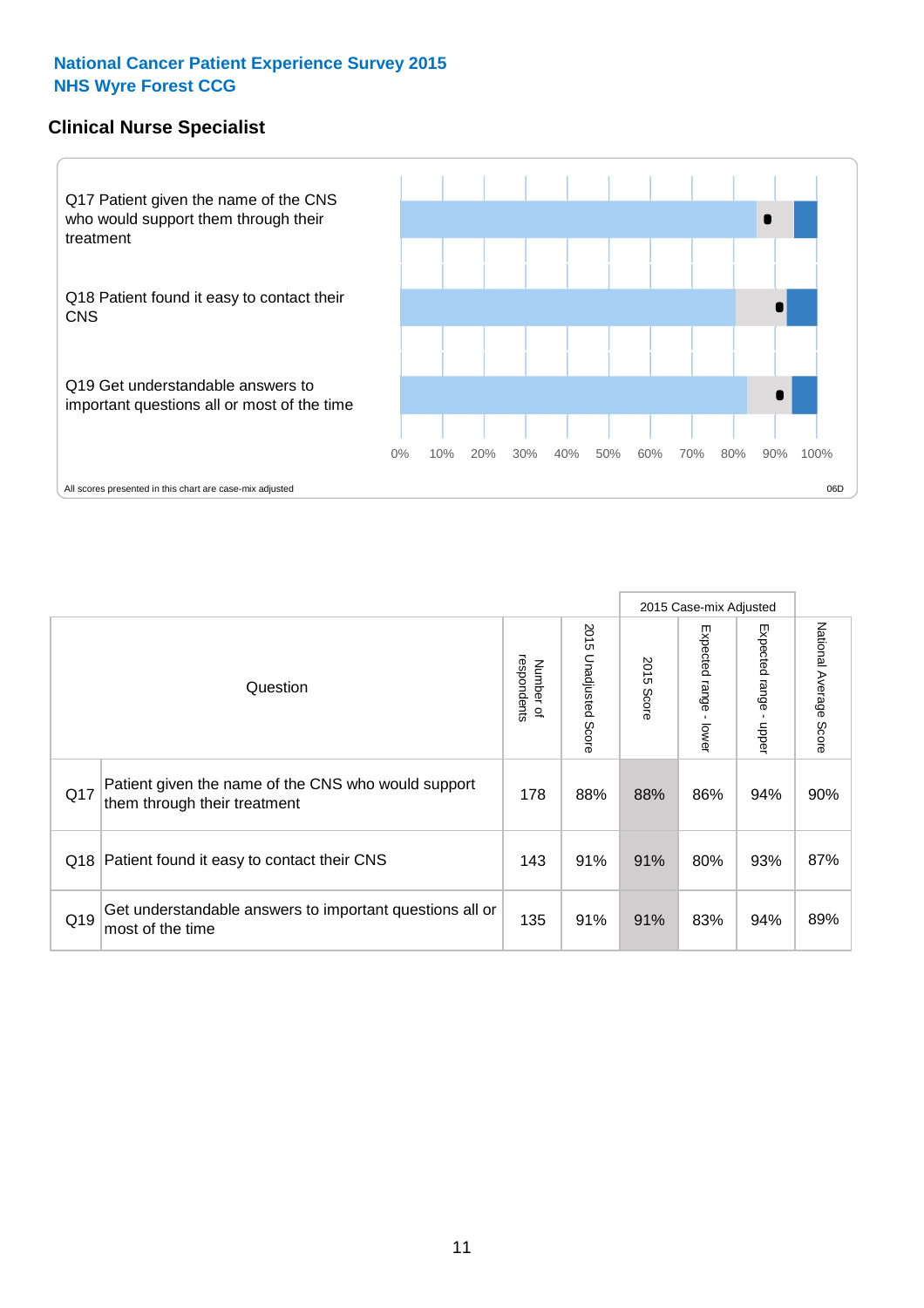## **Support for people with cancer**



|                 |                                                                                            |                          |                       |                      | 2015 Case-mix Adjusted                  |                                           |                        |
|-----------------|--------------------------------------------------------------------------------------------|--------------------------|-----------------------|----------------------|-----------------------------------------|-------------------------------------------|------------------------|
|                 | Question                                                                                   | respondents<br>Number of | 2015 Unadjusted Score | 2015<br><b>Score</b> | Expected range<br>$\mathbf{r}$<br>lower | Expected range<br>$\blacksquare$<br>nbber | National Average Score |
| Q <sub>20</sub> | Hospital staff gave information about support groups                                       | 143                      | 84%                   | 83%                  | 77%                                     | 89%                                       | 83%                    |
| Q <sub>21</sub> | Hospital staff gave information about impact cancer could<br>have on day to day activities | 124                      | 83%                   | 82%                  | 74%                                     | 88%                                       | 81%                    |
| Q <sub>22</sub> | Hospital staff gave information on getting financial help                                  | 115                      | 56%                   | 56%                  | 46%                                     | 64%                                       | 55%                    |
| Q <sub>23</sub> | Hospital staff told patient they could get free prescriptions                              | 89                       | 96%                   | 95%                  | 72%                                     | 88%                                       | 80%                    |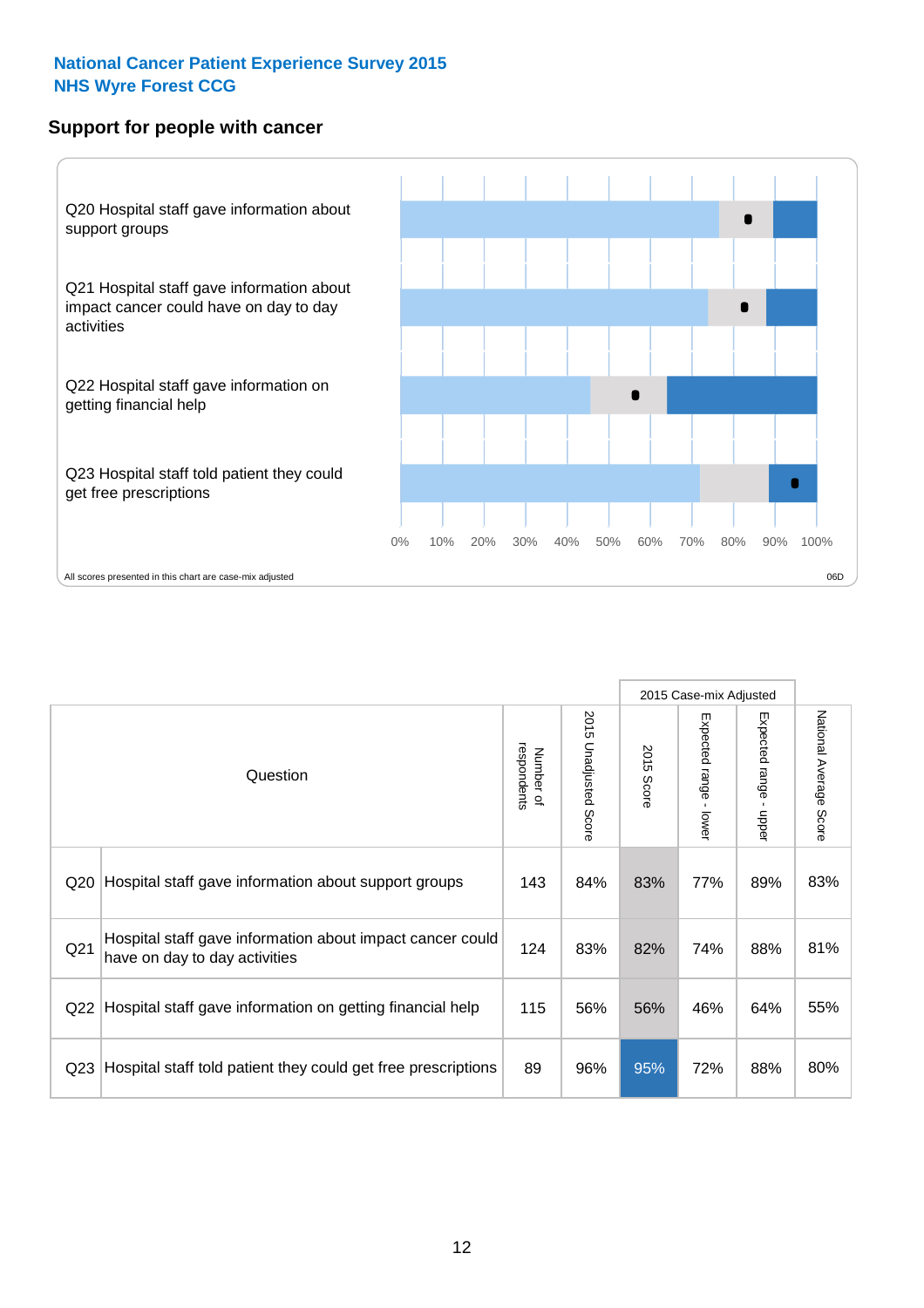## **Operations**



|     |                                                                 |                                              |                             |                   | 2015 Case-mix Adjusted     |                          |                              |
|-----|-----------------------------------------------------------------|----------------------------------------------|-----------------------------|-------------------|----------------------------|--------------------------|------------------------------|
|     | Question                                                        | respondents<br>Number<br>$\overline{\sigma}$ | 2015<br>Unadjusted<br>Score | 201<br>c<br>Score | Expected<br>range<br>lower | Expected<br>range<br>ddo | National<br>Average<br>Score |
| Q26 | Staff explained how operation had gone in<br>understandable way | 86                                           | 83%                         | 82%               | 69%                        | 86%                      | 78%                          |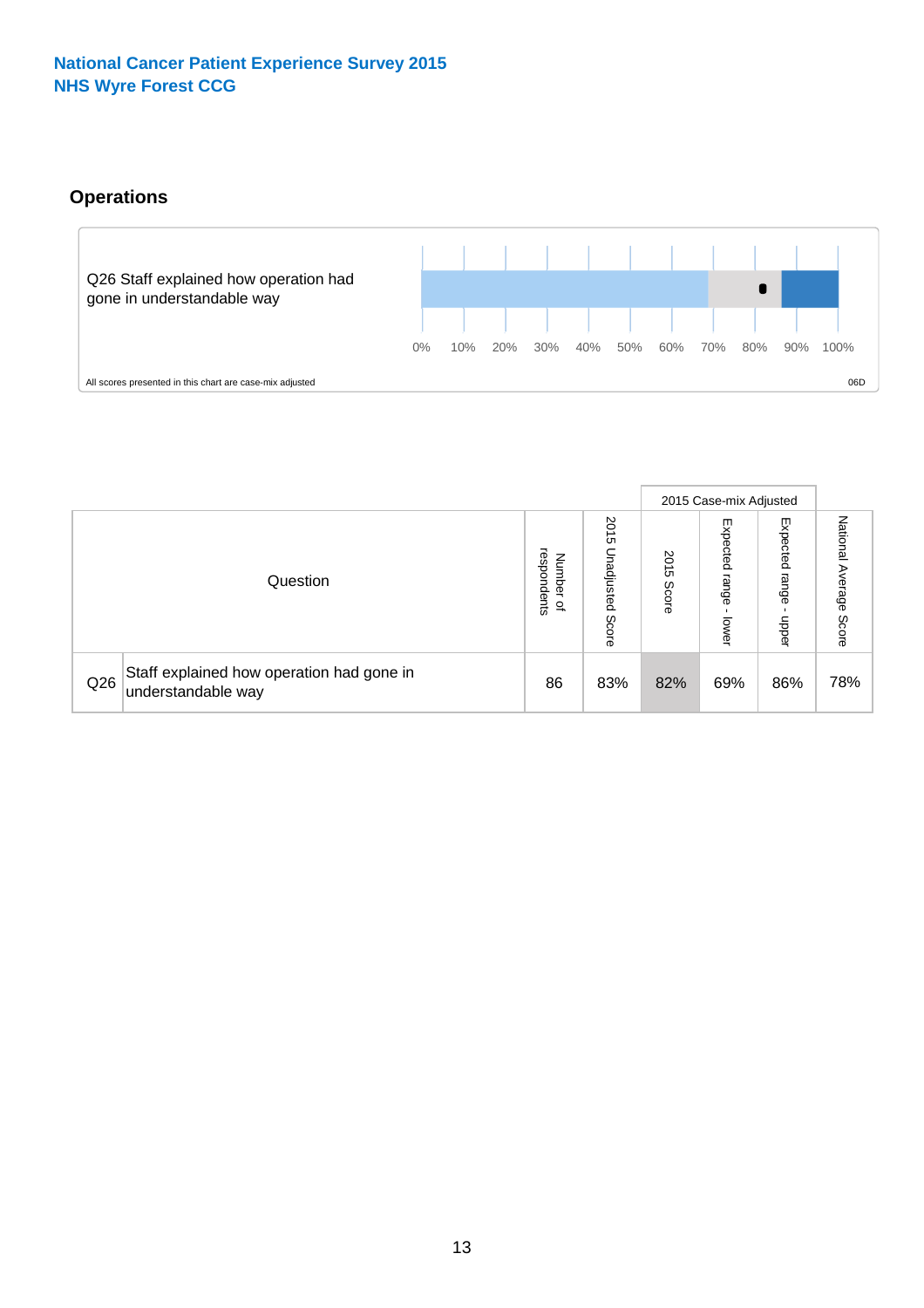## **Hospital care as an inpatient (Part 1 of 3)**



All scores presented in this chart are case-mix adjusted  $06D$ 

|                 |                                                                                           |                          |                                 |               | 2015 Case-mix Adjusted                    |                           |                        |
|-----------------|-------------------------------------------------------------------------------------------|--------------------------|---------------------------------|---------------|-------------------------------------------|---------------------------|------------------------|
|                 | Question                                                                                  | respondents<br>Number of | 2015<br><b>Unadjusted Score</b> | 2015<br>Score | Expected range<br>$\blacksquare$<br>lower | Expected range<br>- nbber | National Average Score |
| Q28             | Groups of doctors or nurses did not talk in front of patient<br>as if they were not there | 109                      | 79%                             | 78%           | 74%                                       | 89%                       | 81%                    |
| Q29             | Patient had confidence and trust in all doctors treating<br>them                          | 109                      | 86%                             | 85%           | 77%                                       | 91%                       | 84%                    |
| Q30             | Patient's family or someone close definitely had<br>opportunity to talk to doctor         | 96                       | 74%                             | 73%           | 63%                                       | 81%                       | 72%                    |
| Q <sub>31</sub> | Patient had confidence and trust in all ward nurses                                       | 108                      | 81%                             | 81%           | 64%                                       | 81%                       | 72%                    |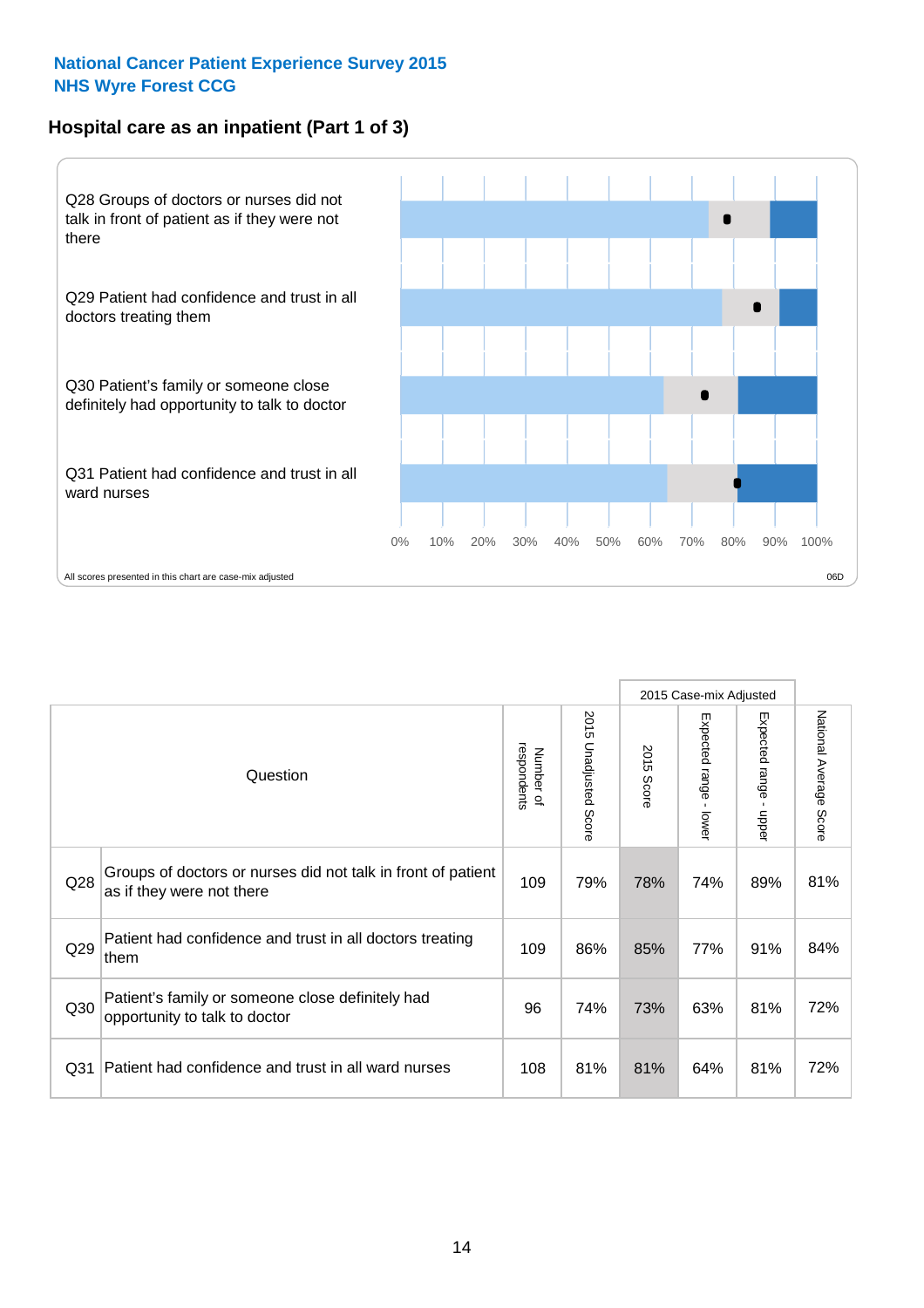## **Hospital care as an inpatient (Part 2 of 3)**



|                 |                                                                         |                          |                             |               | 2015 Case-mix Adjusted    |                        |                        |
|-----------------|-------------------------------------------------------------------------|--------------------------|-----------------------------|---------------|---------------------------|------------------------|------------------------|
|                 | Question                                                                | respondents<br>Number of | 2015<br>Unadjusted<br>Score | 2015<br>Score | Expected range<br>- lower | Expected range - upper | National Average Score |
| Q32             | Always / nearly always enough nurses on duty                            | 108                      | 71%                         | 70%           | 57%                       | 75%                    | 66%                    |
| Q <sub>33</sub> | All staff asked patient what name they preferred to be<br>called by     | 108                      | 89%                         | 88%           | 55%                       | 78%                    | 67%                    |
| Q <sub>34</sub> | Always given enough privacy when discussing condition<br>or treatment   | 108                      | 86%                         | 85%           | 78%                       | 92%                    | 85%                    |
| Q35             | Patient was able to discuss worries or fears with staff<br>during visit | 81                       | 52%                         | 51%           | 41%                       | 63%                    | 52%                    |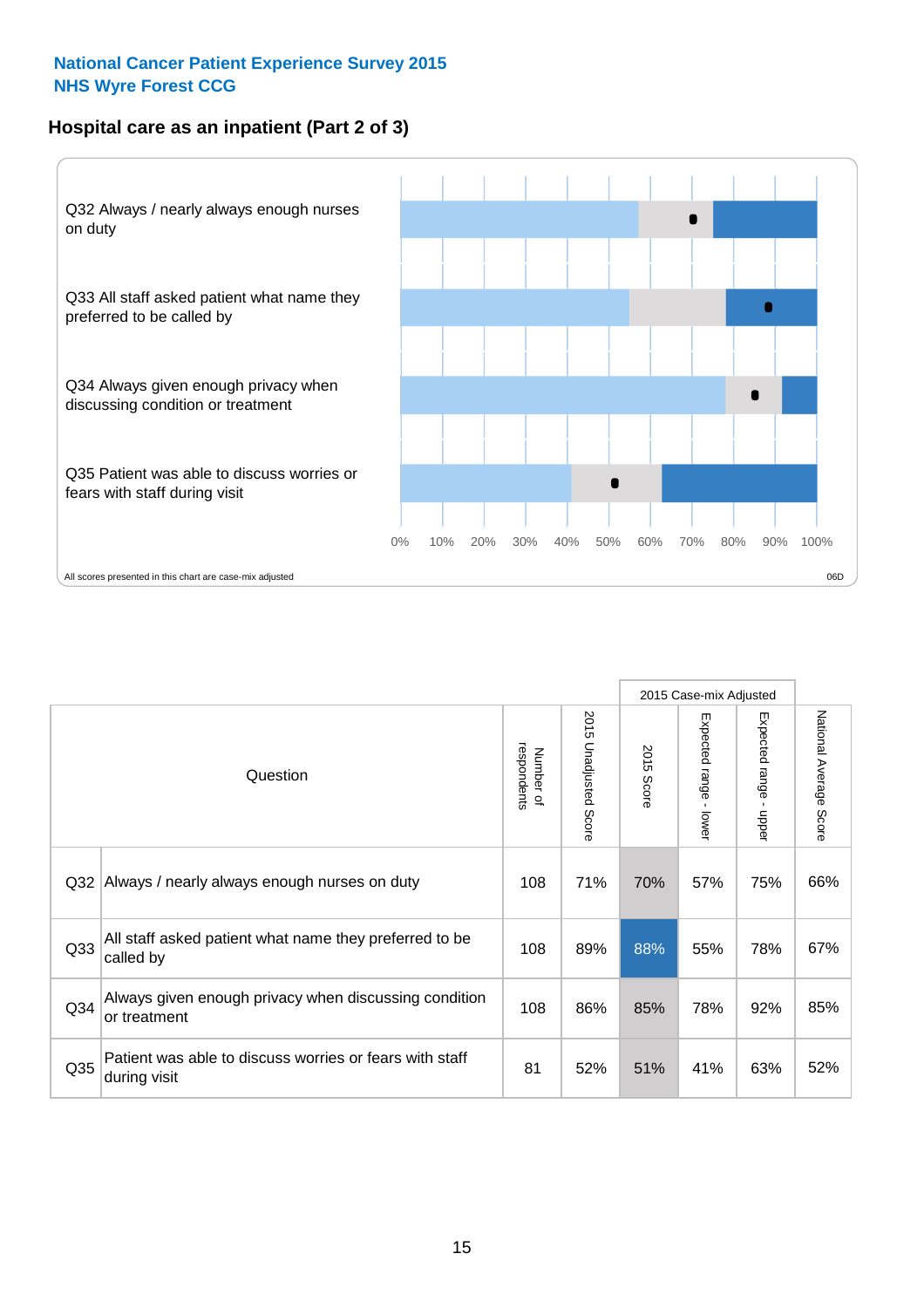## **Hospital care as an inpatient (Part 3 of 3)**



|                 |                                                                                     |                          |                                 |               | 2015 Case-mix Adjusted                  |                           |                        |
|-----------------|-------------------------------------------------------------------------------------|--------------------------|---------------------------------|---------------|-----------------------------------------|---------------------------|------------------------|
|                 | Question                                                                            | respondents<br>Number of | 2015<br><b>Unadjusted Score</b> | 2015<br>Score | Expected range<br>$\mathbf{r}$<br>lower | Expected range -<br>nbber | National Average Score |
| Q36             | Hospital staff definitely did everything to help control pain                       | 97                       | 84%                             | 82%           | 77%                                     | 91%                       | 84%                    |
| Q <sub>37</sub> | Always treated with respect and dignity by staff                                    | 108                      | 91%                             | 90%           | 81%                                     | 94%                       | 87%                    |
| Q38             | Given clear written information about what should / should<br>not do post discharge | 103                      | 86%                             | 86%           | 77%                                     | 91%                       | 84%                    |
| Q39             | Staff told patient who to contact if worried post discharge                         | 106                      | 94%                             | 94%           | 89%                                     | 98%                       | 94%                    |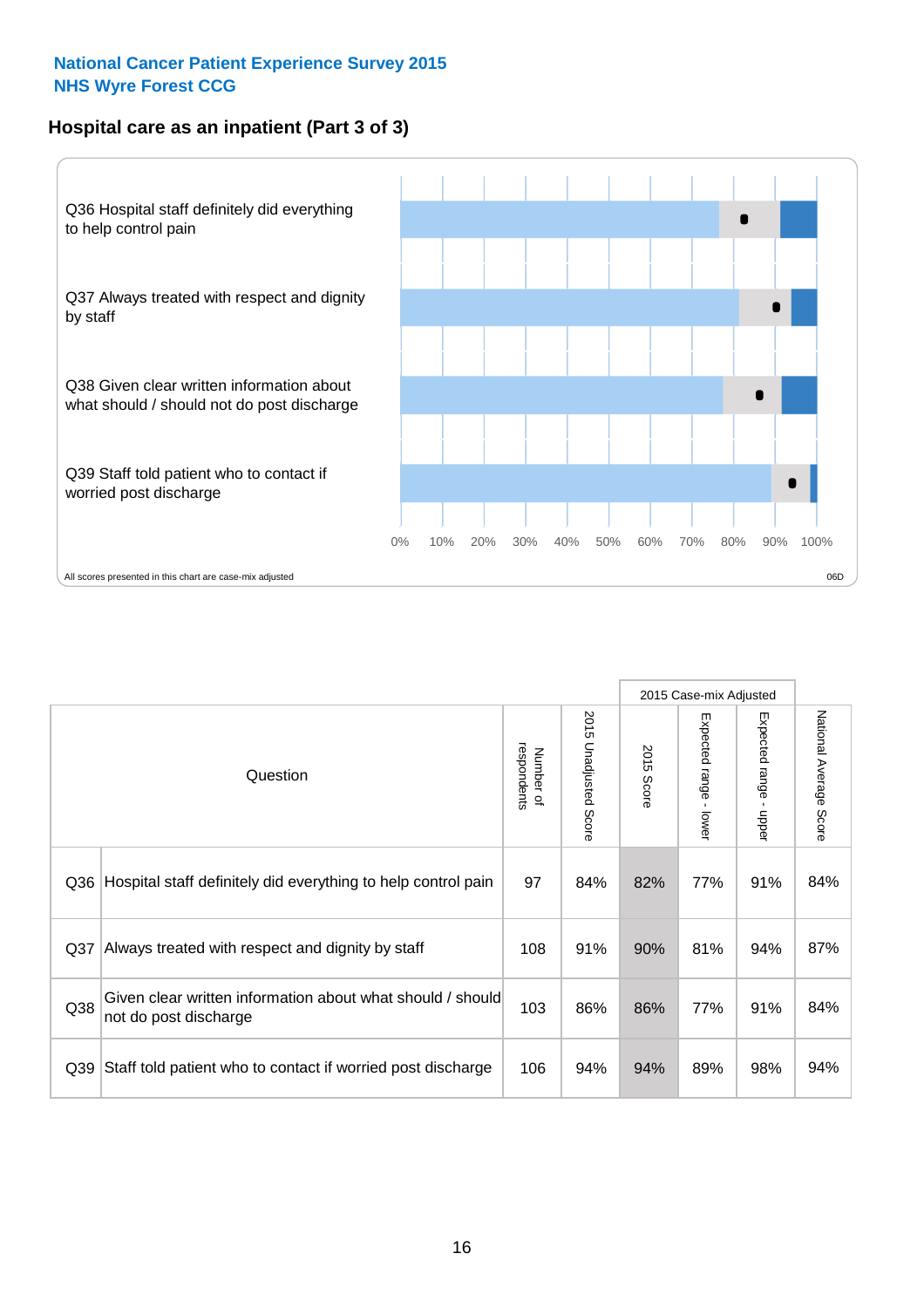## **Hospital care as a day patient / outpatient (Part 1 of 2)**



|     |                                                                                    |                          |                                 |                      | 2015 Case-mix Adjusted                    |                                           |                        |
|-----|------------------------------------------------------------------------------------|--------------------------|---------------------------------|----------------------|-------------------------------------------|-------------------------------------------|------------------------|
|     | Question                                                                           | respondents<br>Number of | 2015<br><b>Unadjusted Score</b> | 2015<br><b>Score</b> | Expected range<br>$\blacksquare$<br>lower | Expected range<br>$\blacksquare$<br>nbber | National Average Score |
| Q41 | Patient was able to discuss worries or fears with staff<br>during visit            | 155                      | 75%                             | 75%                  | 63%                                       | 77%                                       | 70%                    |
| Q42 | Doctor had the right notes and other documentation with<br>them                    | 172                      | 98%                             | 98%                  | 93%                                       | 99%                                       | 96%                    |
| Q44 | Beforehand patient had all information needed about<br>radiotherapy treatment      | 41                       | 88%                             | 87%                  | 75%                                       | 97%                                       | 86%                    |
| Q45 | Patient given understandable information about whether<br>radiotherapy was working | 36                       | 58%                             | 58%                  | 44%                                       | 76%                                       | 60%                    |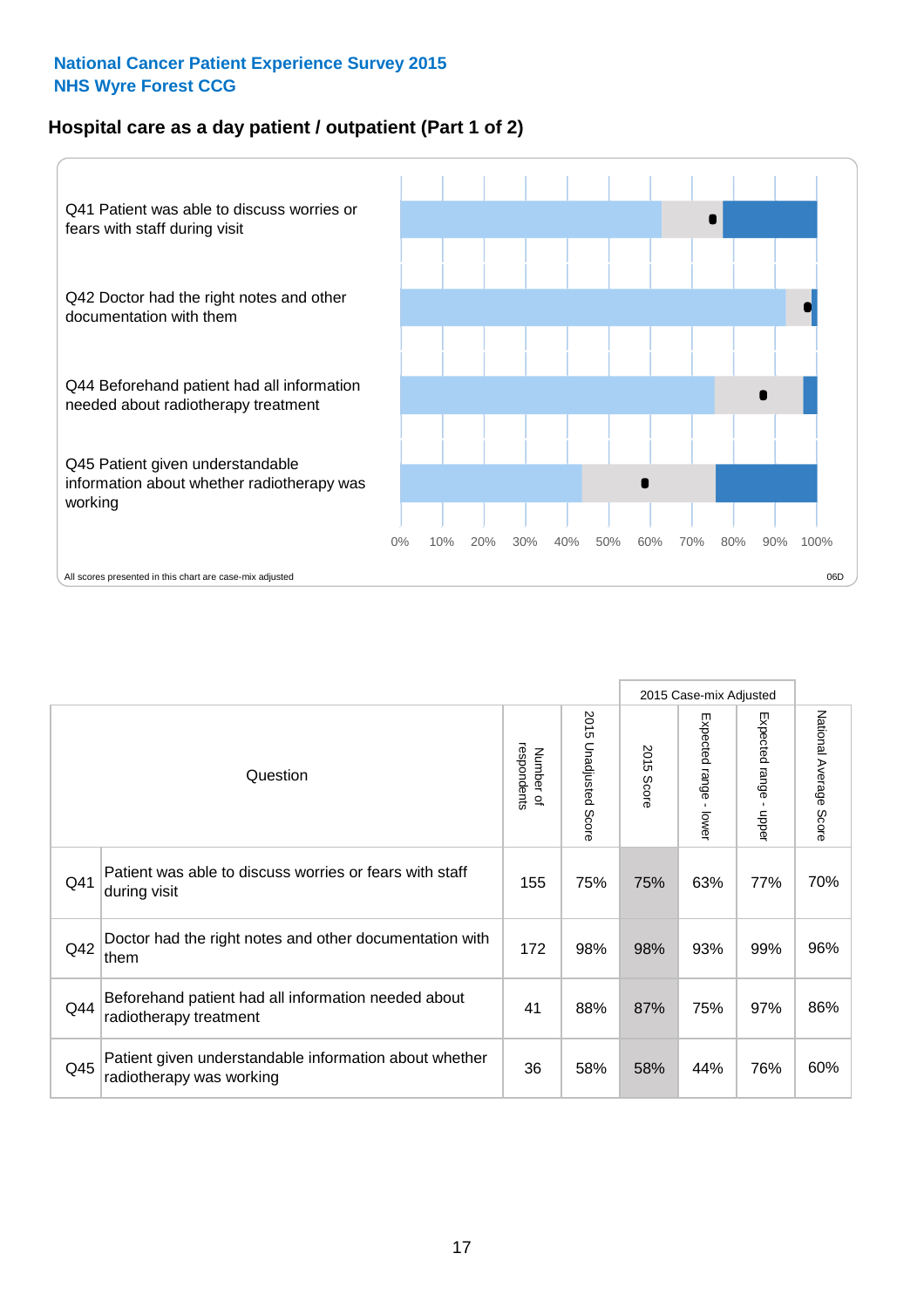## **Hospital care as a day patient / outpatient (Part 2 of 2)**



|     |                                                                                    |                                       |                             | 2015 Case-mix Adjusted |                         |                         |                           |
|-----|------------------------------------------------------------------------------------|---------------------------------------|-----------------------------|------------------------|-------------------------|-------------------------|---------------------------|
|     | Question                                                                           | respondents<br>Number<br>$\mathbf{Q}$ | 2015<br>Unadjusted<br>Score | 2015<br>Score          | Expected range<br>lower | Expected range<br>nbber | National Average<br>Score |
| Q47 | Beforehand patient had all information needed about<br>chemotherapy treatment      | 111                                   | 88%                         | 88%                    | 77%                     | 91%                     | 84%                       |
| Q48 | Patient given understandable information about whether<br>chemotherapy was working | 97                                    | 67%                         | 67%                    | 59%                     | 77%                     | 68%                       |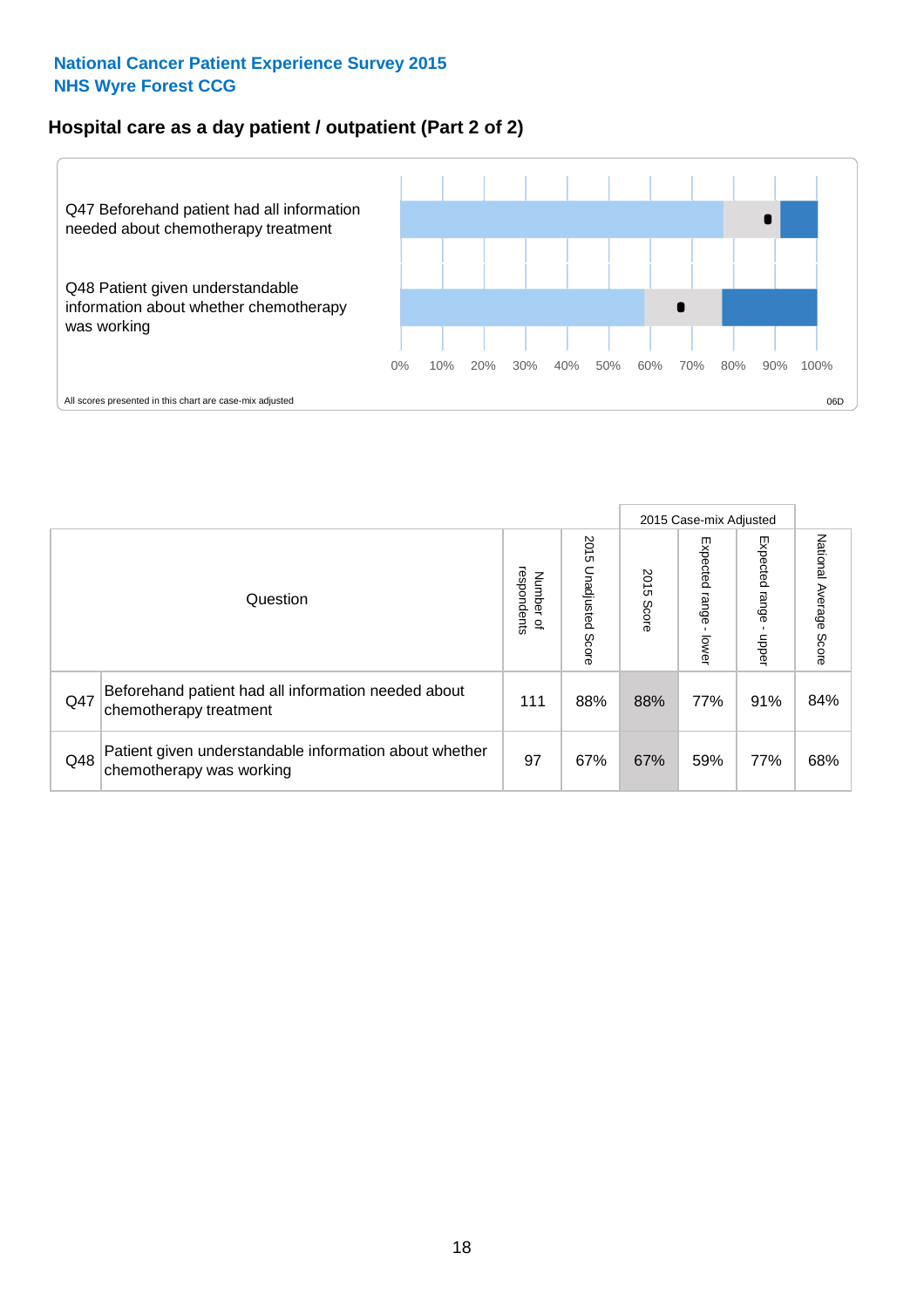#### **Home care and support**



All scores presented in this chart are case-mix adjusted

|     |                                                                                                     |                          |                          | 2015 Case-mix Adjusted |                         |                              |                                  |
|-----|-----------------------------------------------------------------------------------------------------|--------------------------|--------------------------|------------------------|-------------------------|------------------------------|----------------------------------|
|     | Question                                                                                            | respondents<br>Number of | 2015<br>Unadjusted Score | 2015<br>Score          | Expected range<br>lower | Expected<br>l range<br>nbber | National Average<br><b>Score</b> |
| Q49 | Hospital staff gave family or someone close all the<br>information needed to help with care at home | 167                      | 65%                      | 64%                    | 50%                     | 65%                          | 58%                              |
| Q50 | Patient definitely given enough support from health or<br>social services during treatment          | 112                      | 64%                      | 63%                    | 44%                     | 64%                          | 54%                              |
| Q51 | Patient definitely given enough support from health or<br>social services after treatment           | 65                       | 52%                      | 51%                    | 33%                     | 57%                          | 45%                              |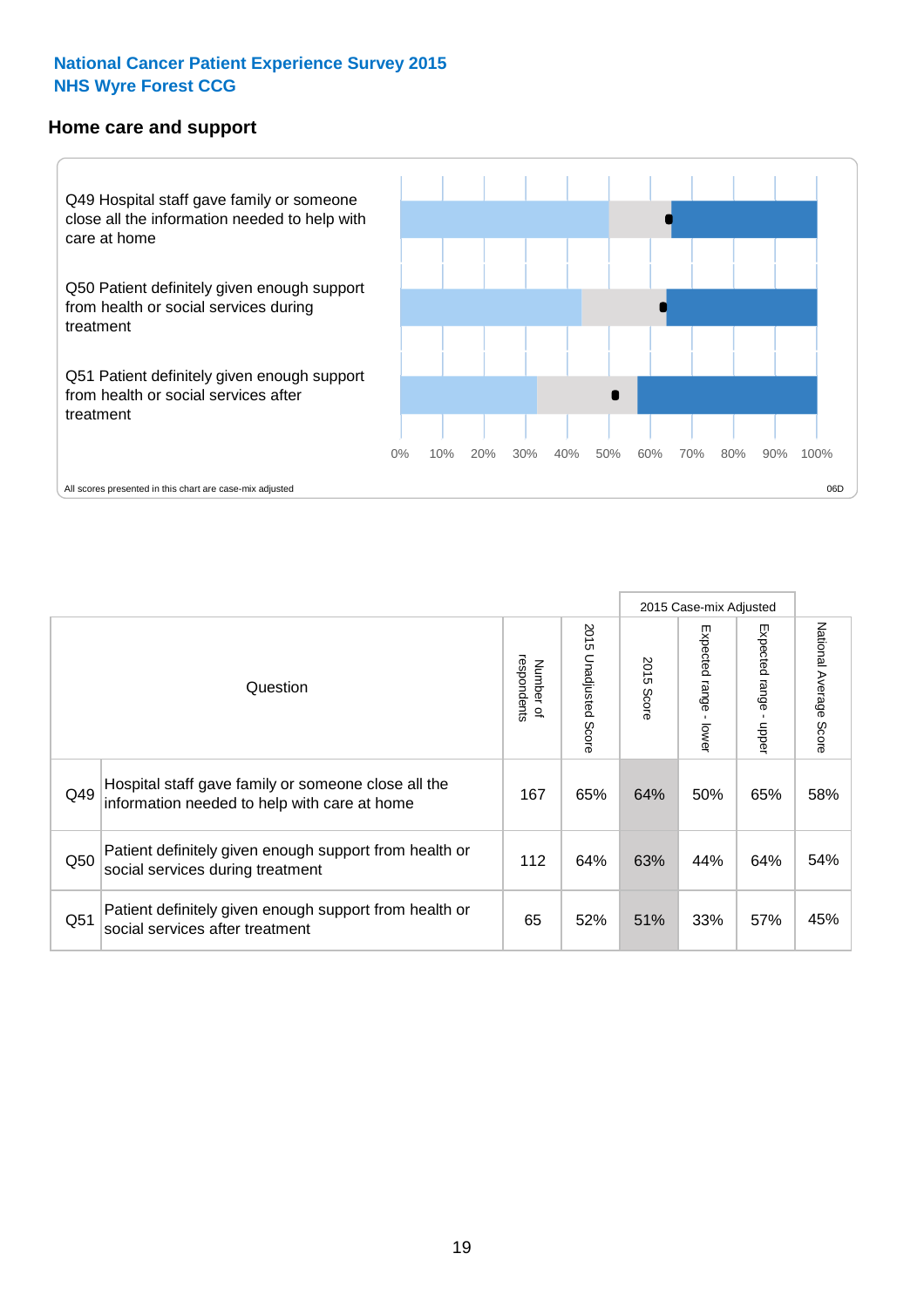## **Care from your general practice**



|     |                                                                           |                                         |                             | 2015 Case-mix Adjusted |                         |                         |                           |
|-----|---------------------------------------------------------------------------|-----------------------------------------|-----------------------------|------------------------|-------------------------|-------------------------|---------------------------|
|     | Question                                                                  | respondents<br>Number<br>$\overline{a}$ | 2015<br>Unadjusted<br>Score | 2015<br>Score          | Expected range<br>lower | Expected range<br>dpper | National Average<br>Score |
| Q52 | GP given enough information about patient's condition<br>and treatment    | 151                                     | 95%                         | 95%                    | 92%                     | 99%                     | 95%                       |
| Q53 | Practice staff definitely did everything they could to<br>support patient | 157                                     | 71%                         | 70%                    | 55%                     | 70%                     | 63%                       |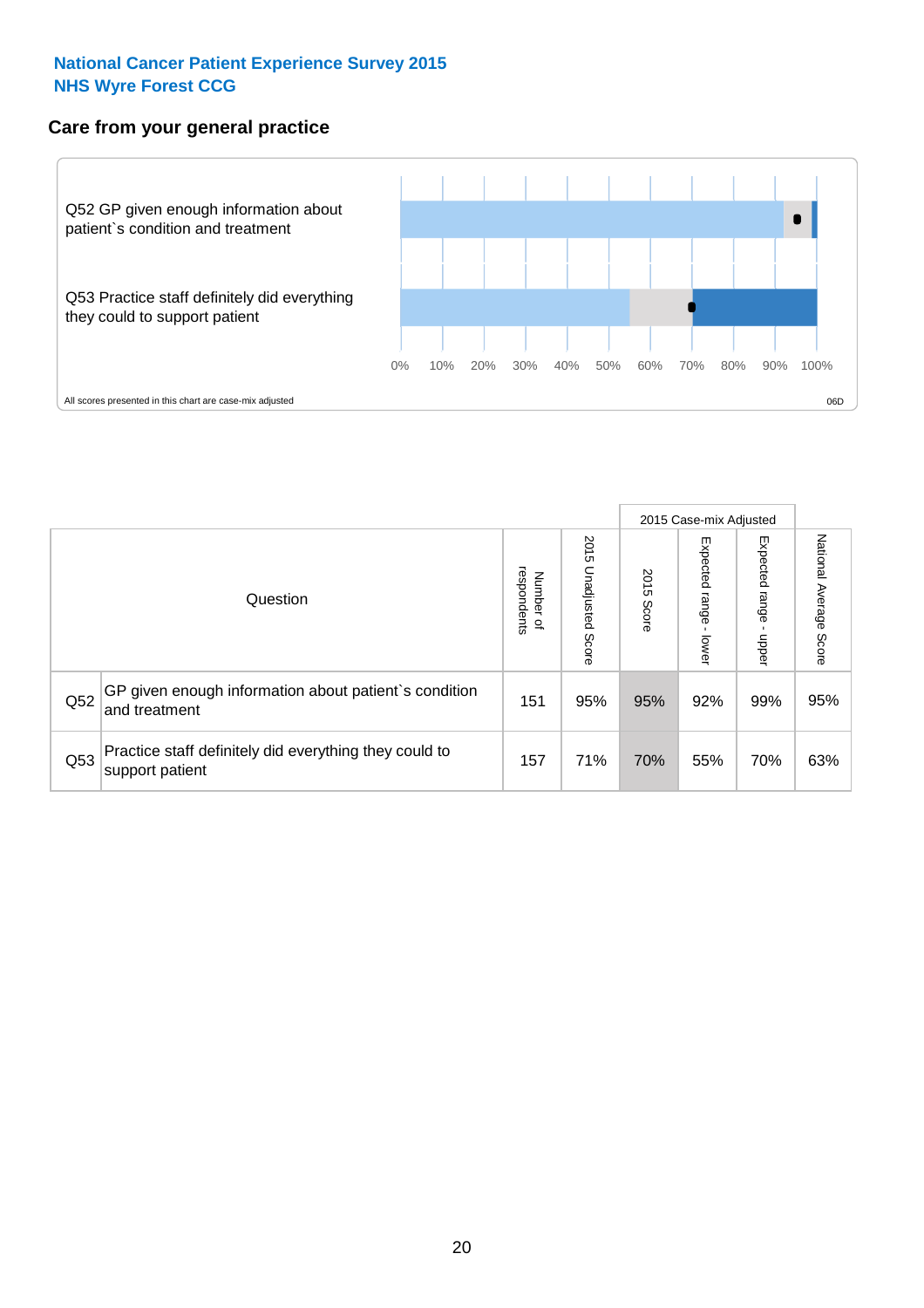## **Your overall NHS care (Part 1 of 2)**



|     |                                                                    |                          |                          | 2015 Case-mix Adjusted |                                         |                                           |                        |
|-----|--------------------------------------------------------------------|--------------------------|--------------------------|------------------------|-----------------------------------------|-------------------------------------------|------------------------|
|     | Question                                                           | respondents<br>Number of | 2015<br>Unadjusted Score | 2015<br>Score          | Expected range<br>$\mathbf{I}$<br>lower | Expected range<br>$\blacksquare$<br>nbber | National Average Score |
| Q54 | Hospital and community staff always worked well together           | 187                      | 68%                      | 67%                    | 53%                                     | 68%                                       | 61%                    |
| Q55 | Patient given a care plan                                          | 141                      | 44%                      | 43%                    | 25%                                     | 41%                                       | 33%                    |
| Q56 | Overall the administration of the care was very good /<br>good     | 191                      | 92%                      | 91%                    | 84%                                     | 93%                                       | 89%                    |
| Q57 | Length of time for attending clinics and appointments was<br>right | 188                      | 73%                      | 73%                    | 57%                                     | 74%                                       | 66%                    |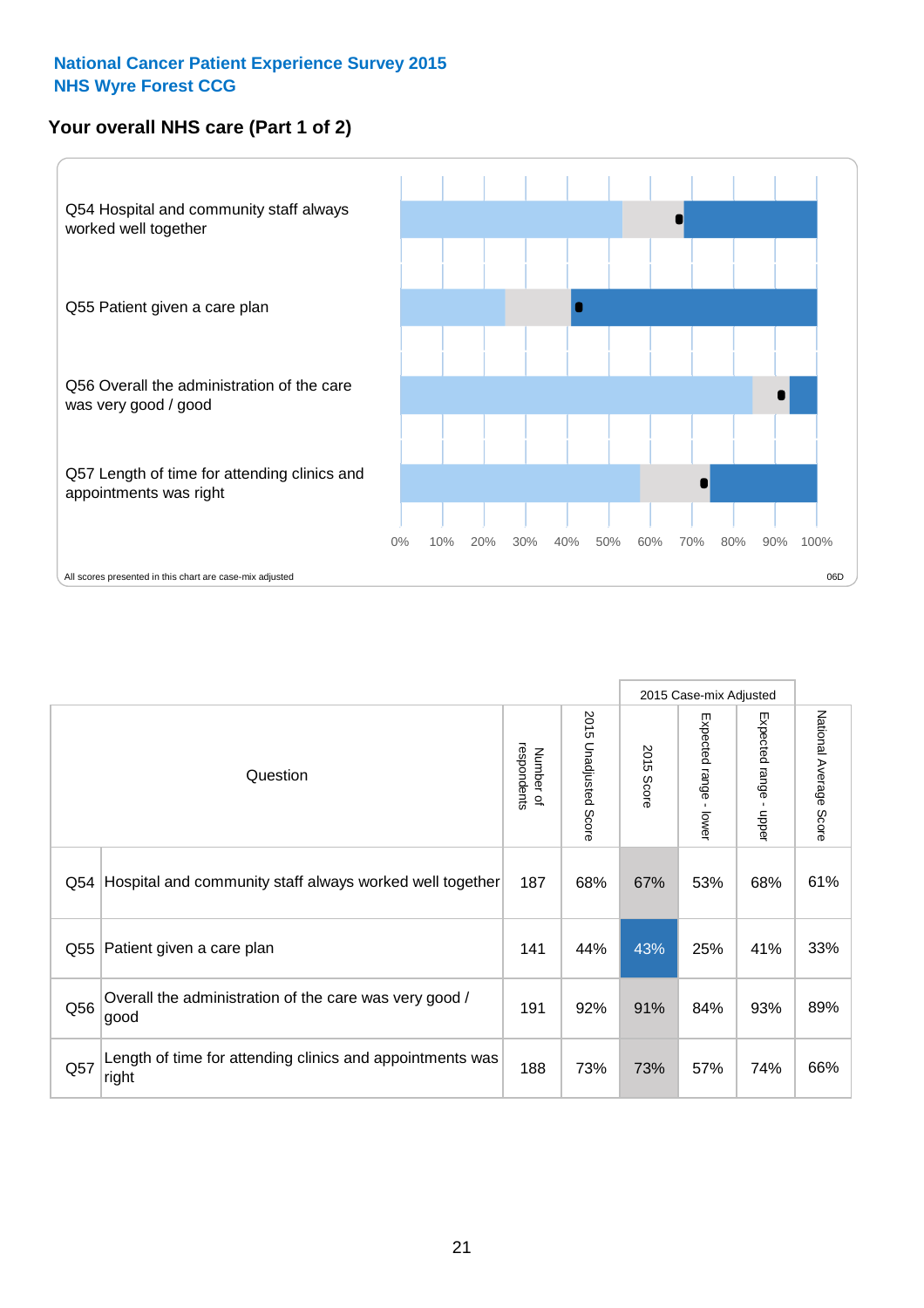## **Your overall NHS care (Part 2 of 2)**



|     |                                                       |                                              |                             |               |                            | 2015 Case-mix Adjusted     |                        |
|-----|-------------------------------------------------------|----------------------------------------------|-----------------------------|---------------|----------------------------|----------------------------|------------------------|
|     | Question                                              | respondents<br>Number<br>$\overline{\sigma}$ | 2015<br>Inadjusted<br>Score | 2015<br>Score | Expected<br>range<br>lower | Expected<br>range<br>doper | National Average Score |
| Q58 | Taking part in cancer research discussed with patient | 184                                          | 28%                         | 28%           | 20%                        | 37%                        | 28%                    |



|     |                                                                        |                                              |                             |               |                                                           | 2015 Case-mix Adjusted                   |                              |
|-----|------------------------------------------------------------------------|----------------------------------------------|-----------------------------|---------------|-----------------------------------------------------------|------------------------------------------|------------------------------|
|     | Question                                                               | respondents<br>Number<br>$\overline{\sigma}$ | 2015<br>Unadjusted<br>Score | 2015<br>Score | OWer<br>limit<br>range<br>$\overline{\sigma}$<br>expected | Upper<br>limit<br>range<br>õ<br>expected | National<br>Average<br>Score |
| Q59 | Patient's average rating of care scored from very poor to<br>very good | 187                                          | 8.8                         | 8.8           | 8.5                                                       | 8.9                                      | 8.7                          |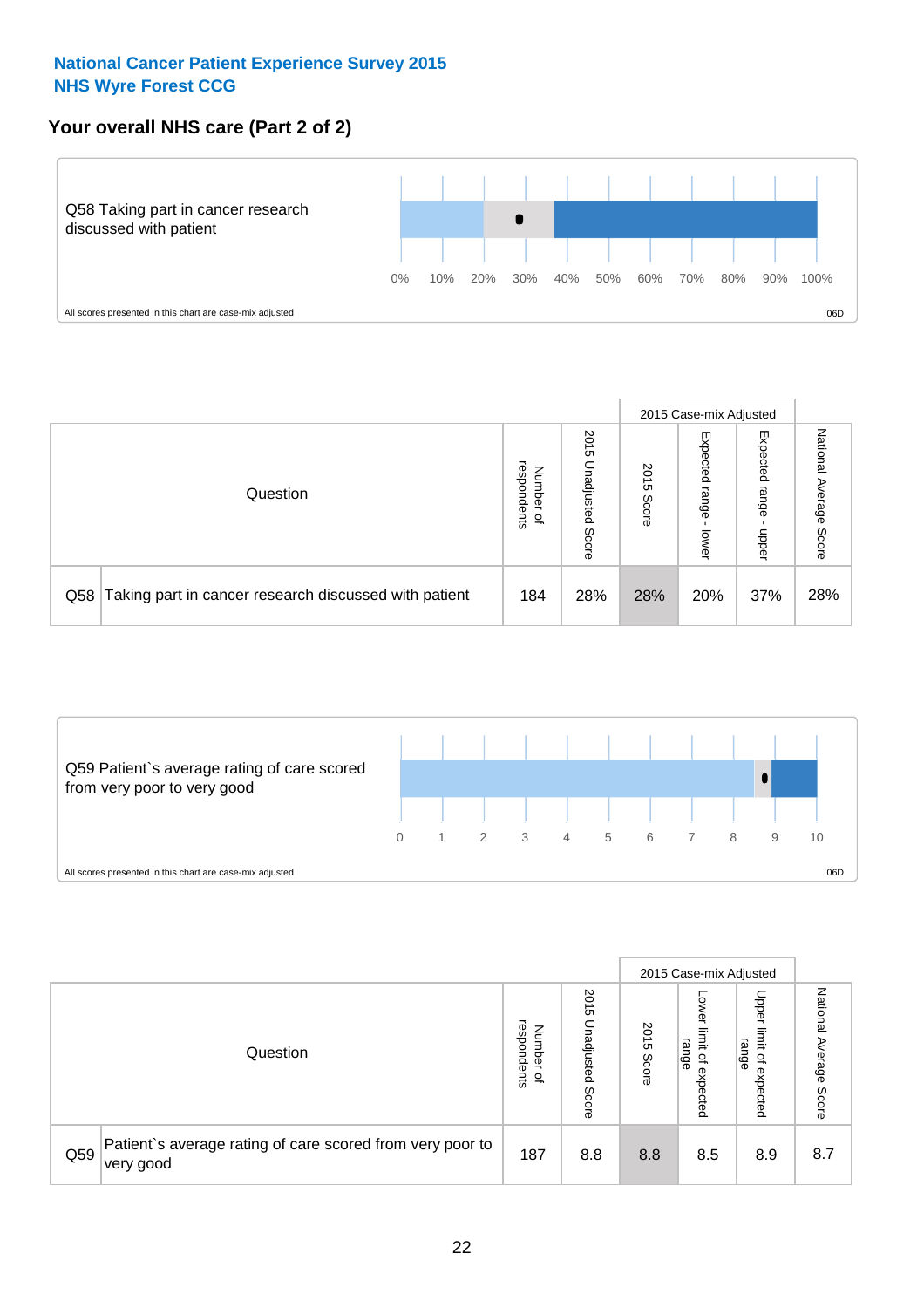## **Comparisons by tumour group for this CCG**

The following tables show the unadjusted CCG and the national percentage scores for each question broken down by tumour group. Where a cell in the table contains an asterisk this indicates that the number of patients in that group was below 21 and too small to display. Where a cell in the table contains "n.a." this indicates that there were no respondents for that tumour group.

## **Seeing your GP**

|                      | Q1. Saw GP once /<br>had to go to hospital | twice before being told | Q2. Patient thought<br>they were seen as<br>soon as necessary |                 |  |
|----------------------|--------------------------------------------|-------------------------|---------------------------------------------------------------|-----------------|--|
| <b>Cancer type</b>   | This CCG <sup>\$</sup>                     | <b>National</b>         | This CCG <sup>\$</sup>                                        | <b>National</b> |  |
| Brain / CNS          | $\star$                                    | 60%                     | $\star$                                                       | 77%             |  |
| <b>Breast</b>        | 86%                                        | 93%                     | 83%                                                           | 88%             |  |
| Colorectal / LGT     | $\star$                                    | 72%                     | 85%                                                           | 80%             |  |
| Gynaecological       | $\star$                                    | 75%                     | $\star$                                                       | 78%             |  |
| Haematological       | 59%                                        | 64%                     | 87%                                                           | 80%             |  |
| <b>Head and Neck</b> | $\star$                                    | 77%                     | $\star$                                                       | 79%             |  |
| Lung                 | $\star$                                    | 69%                     | $\star$                                                       | 83%             |  |
| Prostate             | 76%                                        | 79%                     | 92%                                                           | 85%             |  |
| Sarcoma              | $\star$                                    | 64%                     | $\star$                                                       | 69%             |  |
| Skin                 | $\star$                                    | 91%                     | $\star$                                                       | 87%             |  |
| <b>Upper Gastro</b>  | $\star$                                    | 70%                     | $\star$                                                       | 78%             |  |
| Urological           | $\star$                                    | 81%                     | $\star$                                                       | 84%             |  |
| Other                | $\star$                                    | 70%                     | $\star$                                                       | 78%             |  |
| <b>All Cancers</b>   | 73%                                        | 76%                     | 82%                                                           | 82%             |  |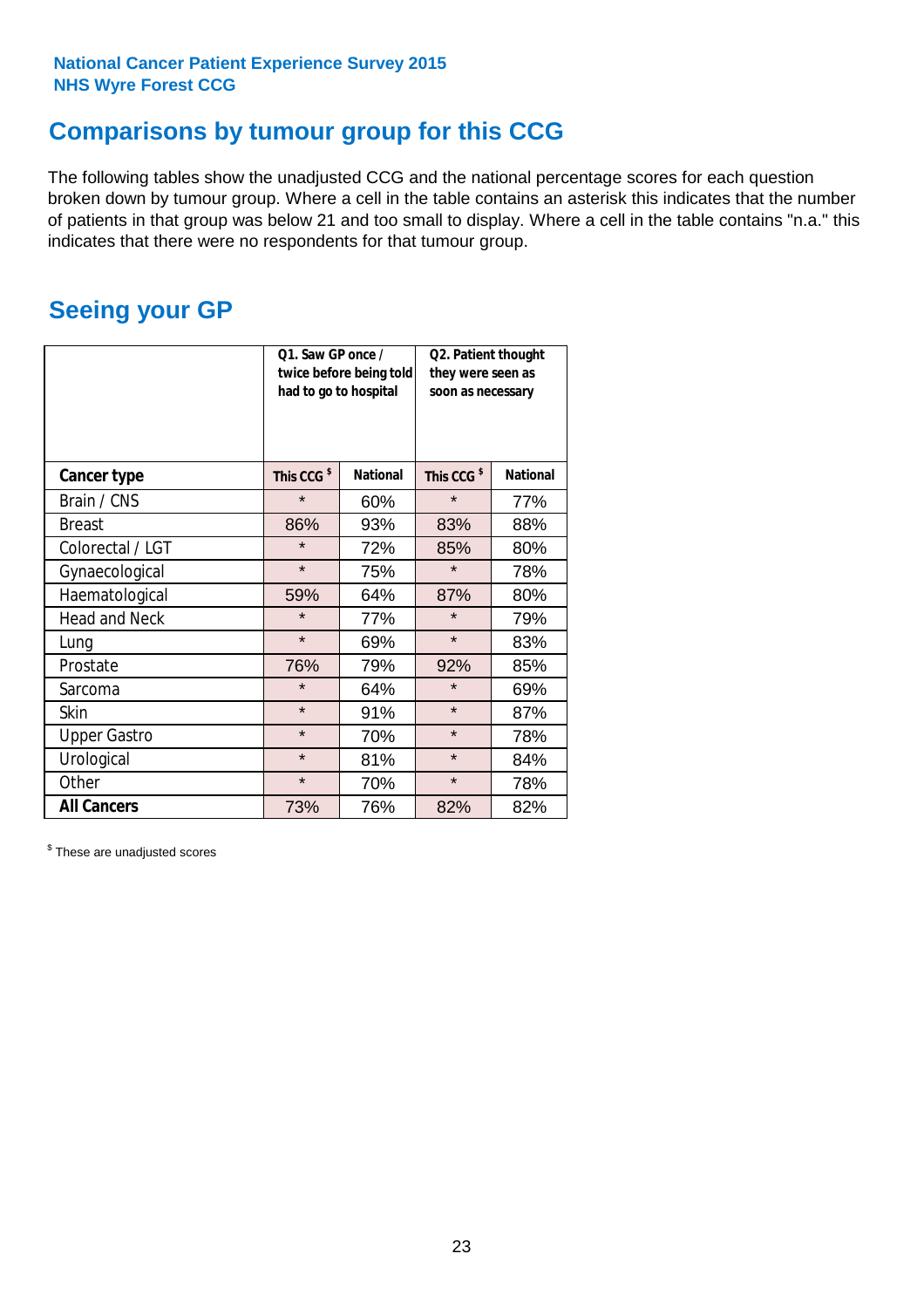## **Diagnostic tests**

|                      | be done was about<br>right | Q6. The length of time<br>waiting for the test to | Q7. Given complete<br>explanation of test<br>results in<br>understandable way |                 |  |
|----------------------|----------------------------|---------------------------------------------------|-------------------------------------------------------------------------------|-----------------|--|
| <b>Cancer type</b>   | This CCG <sup>\$</sup>     | <b>National</b>                                   | This CCG <sup>\$</sup>                                                        | <b>National</b> |  |
| Brain / CNS          | $\star$                    | 87%                                               | $\star$                                                                       | 69%             |  |
| <b>Breast</b>        | 88%                        | 90%                                               | 80%                                                                           | 82%             |  |
| Colorectal / LGT     | 78%                        | 86%                                               | 91%                                                                           | 81%             |  |
| Gynaecological       | $\star$                    | 84%                                               | $\star$                                                                       | 76%             |  |
| Haematological       | 91%                        | 87%                                               | 86%                                                                           | 76%             |  |
| <b>Head and Neck</b> | $\star$                    | 84%                                               | $\star$                                                                       | 77%             |  |
| Lung                 | $\star$                    | 87%                                               | $\star$                                                                       | 78%             |  |
| Prostate             | $\star$                    | 85%                                               | $\star$                                                                       | 79%             |  |
| Sarcoma              | $\star$                    | 81%                                               | $\star$                                                                       | 77%             |  |
| Skin                 | $\star$                    | 89%                                               | $\star$                                                                       | 85%             |  |
| <b>Upper Gastro</b>  | $\star$                    | 83%                                               | $\star$                                                                       | 77%             |  |
| Urological           | $\star$                    | 85%                                               | $\star$                                                                       | 78%             |  |
| Other                | $\star$                    | 85%                                               | $\star$                                                                       | 76%             |  |
| <b>All Cancers</b>   | 86%                        | 87%                                               | 81%                                                                           | 79%             |  |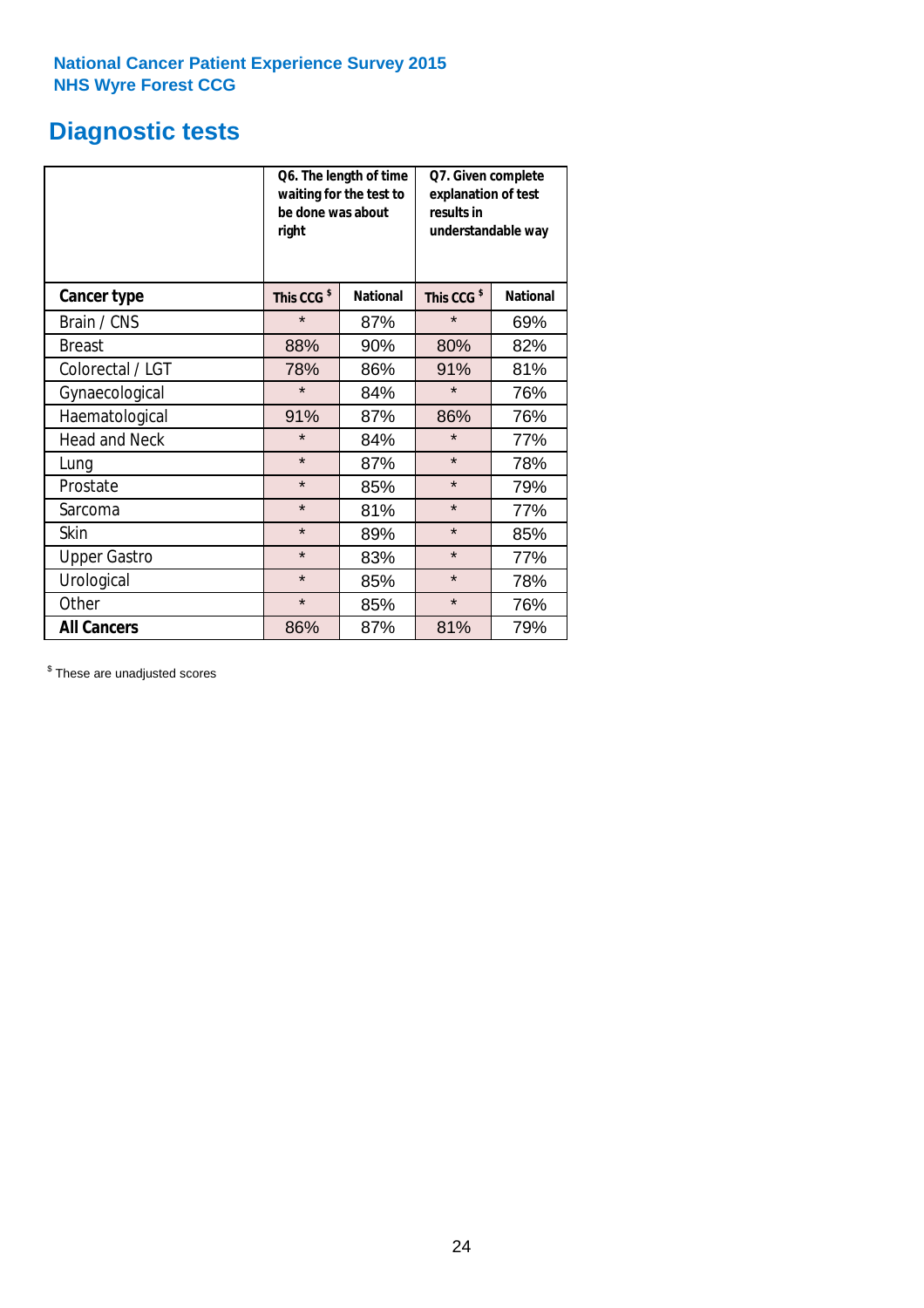## **Finding out what was wrong with you**

|                      | Q8. Patient told they<br>could bring a family<br>member or friend<br>when first told they<br>had cancer |                 | Q9. Patient felt they<br>were told sensitively<br>that they had cancer |                 | Q10. Patient<br>completely understood<br>the explanation of<br>what was wrong |                 | Q11. Patient given<br>easy to understand<br>written information<br>about the type of<br>cancer they had |                 |
|----------------------|---------------------------------------------------------------------------------------------------------|-----------------|------------------------------------------------------------------------|-----------------|-------------------------------------------------------------------------------|-----------------|---------------------------------------------------------------------------------------------------------|-----------------|
| <b>Cancer type</b>   | This CCG <sup>\$</sup>                                                                                  | <b>National</b> | This CCG <sup>\$</sup>                                                 | <b>National</b> | This CCG <sup>\$</sup>                                                        | <b>National</b> | This CCG <sup>\$</sup>                                                                                  | <b>National</b> |
| Brain / CNS          | $\star$                                                                                                 | 85%             | $\star$                                                                | 79%             | $\star$                                                                       | 60%             | $\star$                                                                                                 | 62%             |
| <b>Breast</b>        | 95%                                                                                                     | 83%             | 85%                                                                    | 88%             | 76%                                                                           | 78%             | 76%                                                                                                     | 76%             |
| Colorectal / LGT     | 95%                                                                                                     | 83%             | 96%                                                                    | 85%             | 85%                                                                           | 79%             | 72%                                                                                                     | 71%             |
| Gynaecological       | $\star$                                                                                                 | 75%             | $\star$                                                                | 83%             | $\star$                                                                       | 73%             | $\star$                                                                                                 | 69%             |
| Haematological       | 79%                                                                                                     | 75%             | 84%                                                                    | 83%             | 74%                                                                           | 60%             | 79%                                                                                                     | 74%             |
| <b>Head and Neck</b> | $\star$                                                                                                 | 73%             | $\star$                                                                | 85%             | $\star$                                                                       | 75%             | $\star$                                                                                                 | 61%             |
| Lung                 | $\star$                                                                                                 | 80%             | $\star$                                                                | 83%             | $\star$                                                                       | 75%             | $\star$                                                                                                 | 66%             |
| Prostate             | $\star$                                                                                                 | 80%             | 76%                                                                    | 84%             | 68%                                                                           | 78%             | $\star$                                                                                                 | 80%             |
| Sarcoma              | $\star$                                                                                                 | 77%             | $\star$                                                                | 82%             | $\star$                                                                       | 63%             | $\star$                                                                                                 | 61%             |
| Skin                 | $\star$                                                                                                 | 71%             | $\star$                                                                | 90%             | $\star$                                                                       | 83%             | $\star$                                                                                                 | 84%             |
| <b>Upper Gastro</b>  | $\star$                                                                                                 | 79%             | $\star$                                                                | 79%             | $\star$                                                                       | 72%             | $\star$                                                                                                 | 64%             |
| Urological           | $\star$                                                                                                 | 74%             | $\star$                                                                | 82%             | $\star$                                                                       | 76%             | $\star$                                                                                                 | 71%             |
| Other                | $\star$                                                                                                 | 77%             | $\star$                                                                | 82%             | $\star$                                                                       | 72%             | $\star$                                                                                                 | 61%             |
| <b>All Cancers</b>   | 86%                                                                                                     | 79%             | 85%                                                                    | 84%             | 74%                                                                           | 73%             | 69%                                                                                                     | 72%             |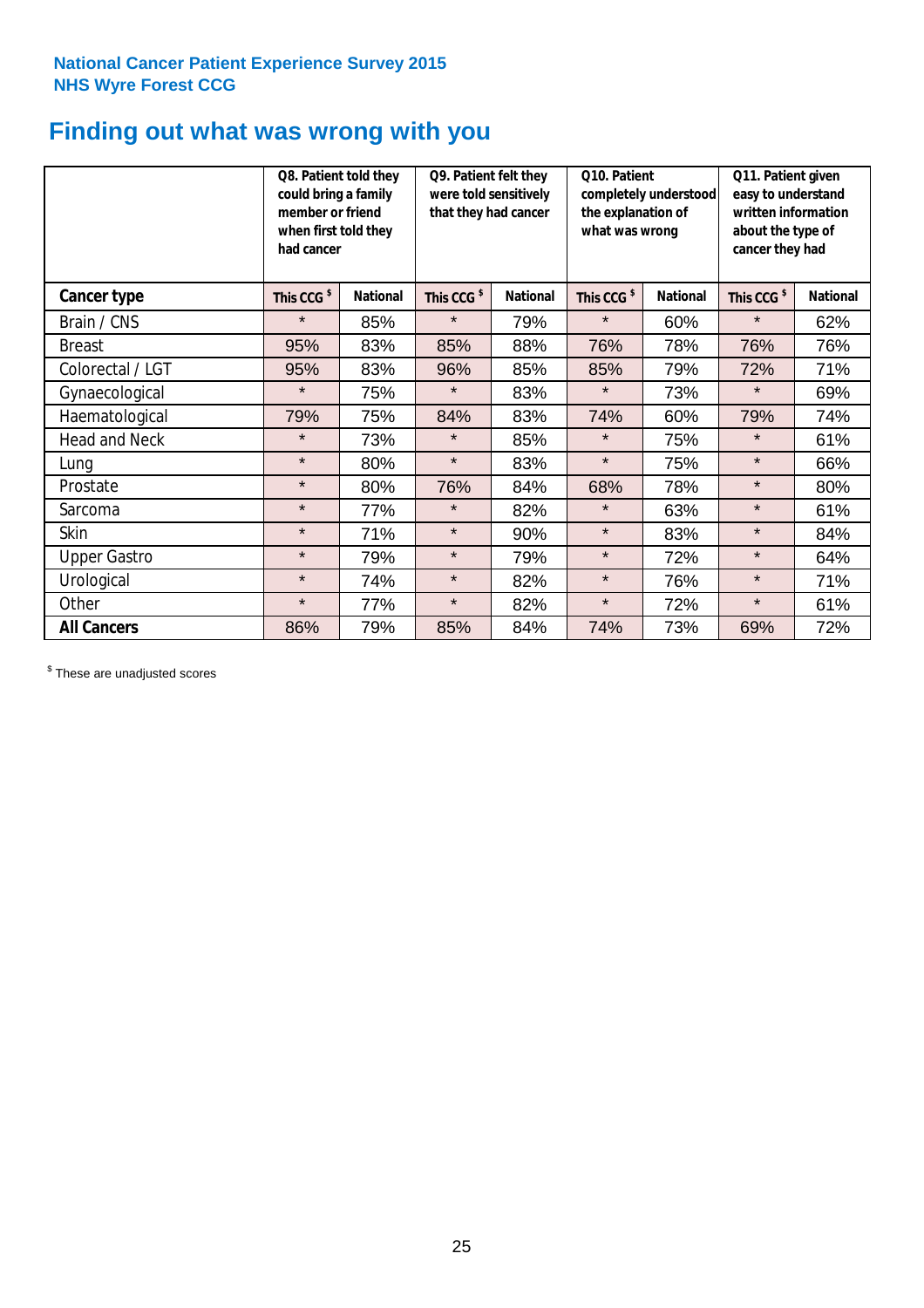## **Deciding the best treatment for you**

|                      | 012. Patient felt that<br>treatment options<br>were completely<br>explained |                 | O13. Possible side<br>understandable way | effects explained in an | Q14. Patient given<br>practical advice and<br>support in dealing with<br>side effects of<br>treatment |                 |  |
|----------------------|-----------------------------------------------------------------------------|-----------------|------------------------------------------|-------------------------|-------------------------------------------------------------------------------------------------------|-----------------|--|
| <b>Cancer type</b>   | This CCG <sup>\$</sup>                                                      | <b>National</b> | This CCG <sup>\$</sup>                   | <b>National</b>         | This CCG <sup>\$</sup>                                                                                | <b>National</b> |  |
| Brain / CNS          | $\star$                                                                     | 80%             | $\star$                                  | 71%                     | $\star$                                                                                               | 62%             |  |
| <b>Breast</b>        | 85%                                                                         | 84%             | 78%                                      | 76%                     | 73%                                                                                                   | 69%             |  |
| Colorectal / LGT     | 83%                                                                         | 85%             | 68%                                      | 75%                     | 64%                                                                                                   | 68%             |  |
| Gynaecological       | $\star$                                                                     | 84%             | $\star$                                  | 76%                     | $\star$                                                                                               | 68%             |  |
| Haematological       | 86%                                                                         | 81%             | 71%                                      | 69%                     | 60%                                                                                                   | 65%             |  |
| <b>Head and Neck</b> | $\star$                                                                     | 85%             | $\star$                                  | 72%                     | $\star$                                                                                               | 67%             |  |
| Lung                 | $\star$                                                                     | 84%             | $\star$                                  | 74%                     | $\star$                                                                                               | 69%             |  |
| Prostate             | 68%                                                                         | 80%             | 63%                                      | 71%                     | 64%                                                                                                   | 61%             |  |
| Sarcoma              | $\star$                                                                     | 82%             | $\star$                                  | 75%                     | $\star$                                                                                               | 66%             |  |
| Skin                 | $\star$                                                                     | 88%             | $\star$                                  | 75%                     | $\star$                                                                                               | 74%             |  |
| <b>Upper Gastro</b>  | $\star$                                                                     | 83%             | $\star$                                  | 72%                     | $\star$                                                                                               | 66%             |  |
| Urological           | $\star$                                                                     | 80%             | $\star$                                  | 69%                     | $\star$                                                                                               | 61%             |  |
| Other                | $\star$                                                                     | 80%             | $\star$                                  | 72%                     | $\star$                                                                                               | 64%             |  |
| <b>All Cancers</b>   | 83%                                                                         | 83%             | 75%                                      | 73%                     | 68%                                                                                                   | 66%             |  |

|                      | in the future          | Q15. Patient definitely<br>told about side effects<br>that could affect them | Q16. Patient definitely<br>involved in decisions<br>about care and<br>treatment |                 |  |
|----------------------|------------------------|------------------------------------------------------------------------------|---------------------------------------------------------------------------------|-----------------|--|
| <b>Cancer type</b>   | This CCG <sup>\$</sup> | <b>National</b>                                                              | This CCG <sup>\$</sup>                                                          | <b>National</b> |  |
| Brain / CNS          | $\star$                | 56%                                                                          | $\star$                                                                         | 74%             |  |
| <b>Breast</b>        | 73%                    | 55%                                                                          | 89%                                                                             | 79%             |  |
| Colorectal / LGT     | 42%                    | 56%                                                                          | 80%                                                                             | 79%             |  |
| Gynaecological       | $\star$<br>54%         |                                                                              | $\star$                                                                         | 76%             |  |
| Haematological       | 46%                    | 50%                                                                          | 70%                                                                             | 77%             |  |
| <b>Head and Neck</b> | $\star$                | 58%                                                                          | $\star$                                                                         | 76%             |  |
| Lung                 | $\star$                | 54%                                                                          | $\star$                                                                         | 78%             |  |
| Prostate             | 64%                    | 63%                                                                          | 86%                                                                             | 79%             |  |
| Sarcoma              | $\star$                | 54%                                                                          | $\star$                                                                         | 77%             |  |
| Skin                 | $\star$                | 66%                                                                          | $\star$                                                                         | 86%             |  |
| <b>Upper Gastro</b>  | $\star$                | 53%                                                                          | $\star$                                                                         | 77%             |  |
| Urological           | $\star$                | 52%                                                                          | $\star$                                                                         | 75%             |  |
| Other                | $\star$                | 51%                                                                          | $\star$                                                                         | 75%             |  |
| <b>All Cancers</b>   | 59%                    | 54%                                                                          | 81%                                                                             | 78%             |  |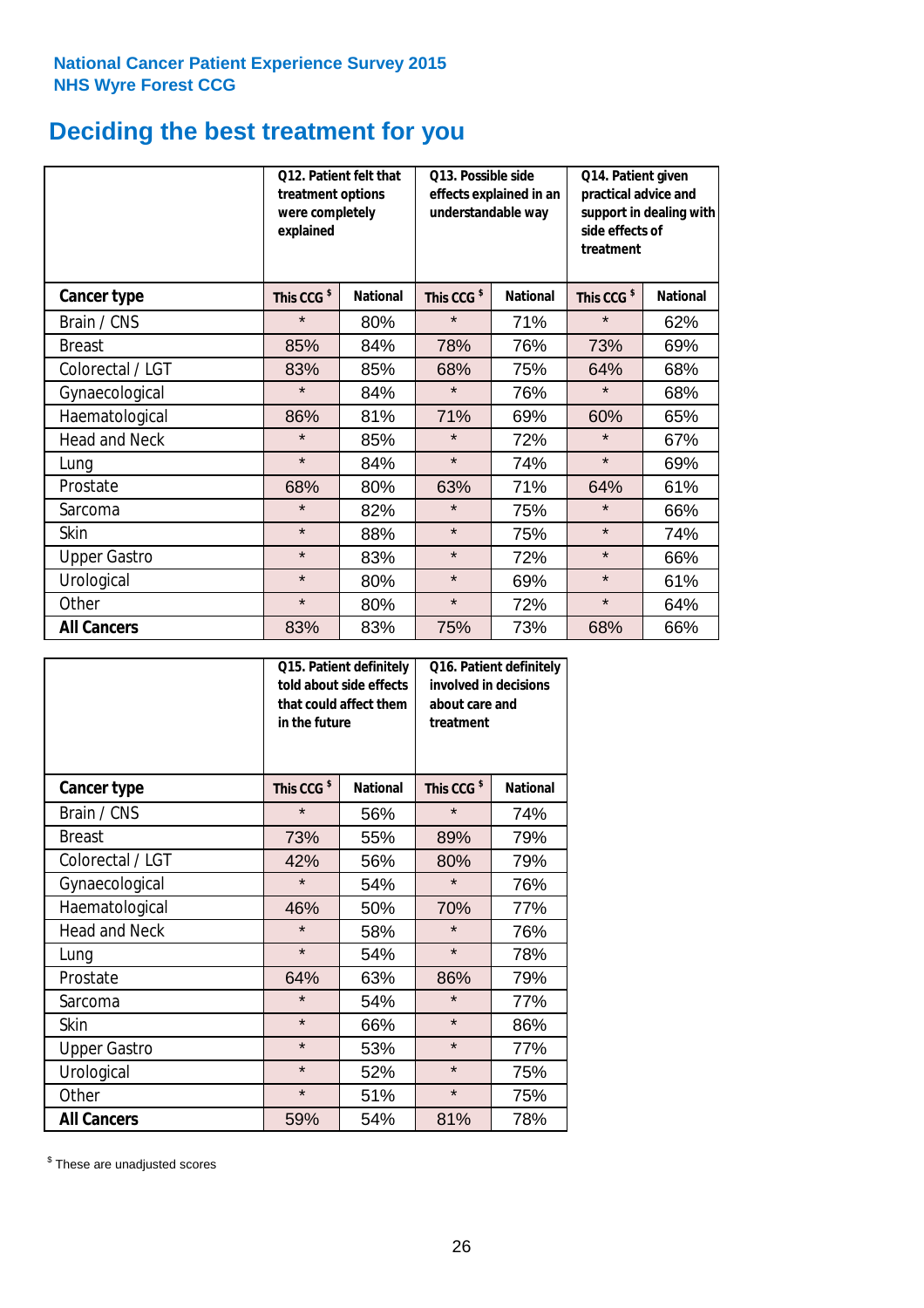## **Clinical Nurse Specialist**

|                      | would support them<br>through their<br>treatment | Q17. Patient given the<br>name of the CNS who | Q18. Patient found it<br>easy to contact their<br><b>CNS</b> |     | <b>Q19. Get</b><br>understandable<br>answers to important<br>questions all or most<br>of the time |                 |
|----------------------|--------------------------------------------------|-----------------------------------------------|--------------------------------------------------------------|-----|---------------------------------------------------------------------------------------------------|-----------------|
| <b>Cancer type</b>   | This CCG <sup>\$</sup>                           | <b>National</b>                               | This CCG <sup>\$</sup><br><b>National</b>                    |     | This CCG <sup>\$</sup>                                                                            | <b>National</b> |
| Brain / CNS          | $\star$                                          | 95%                                           | $\star$                                                      | 84% | $\star$                                                                                           | 85%             |
| <b>Breast</b>        | 98%                                              | 94%                                           | 95%                                                          | 85% | 92%                                                                                               | 88%             |
| Colorectal / LGT     | 88%                                              | 91%                                           | 86%                                                          | 88% | 90%                                                                                               | 90%             |
| Gynaecological       | $\star$                                          | 93%                                           | $\star$                                                      | 86% | $\star$                                                                                           | 87%             |
| Haematological       | 89%                                              | 89%                                           | 82%                                                          | 89% | 86%                                                                                               | 90%             |
| <b>Head and Neck</b> | $\star$                                          | 88%                                           | $\star$                                                      | 86% | $\star$                                                                                           | 88%             |
| Lung                 | $\star$                                          | 93%                                           | $\star$                                                      | 89% | $\star$                                                                                           | 89%             |
| Prostate             | 82%                                              | 89%                                           | $\star$                                                      | 83% | $\star$                                                                                           | 88%             |
| Sarcoma              | $\star$                                          | 87%                                           | $\star$                                                      | 86% | $\star$                                                                                           | 88%             |
| Skin                 | $\star$                                          | 88%                                           | $\star$                                                      | 90% | n.a.                                                                                              | 92%             |
| <b>Upper Gastro</b>  | $\star$                                          | 92%                                           | $\star$                                                      | 87% | $\star$                                                                                           | 88%             |
| Urological           | $\star$                                          | 80%                                           | $\star$                                                      | 85% | $\star$                                                                                           | 88%             |
| Other                | $\star$                                          | 86%                                           | $\star$                                                      | 86% | $\star$                                                                                           | 87%             |
| <b>All Cancers</b>   | 88%                                              | 90%                                           | 91%                                                          | 87% | 91%                                                                                               | 88%             |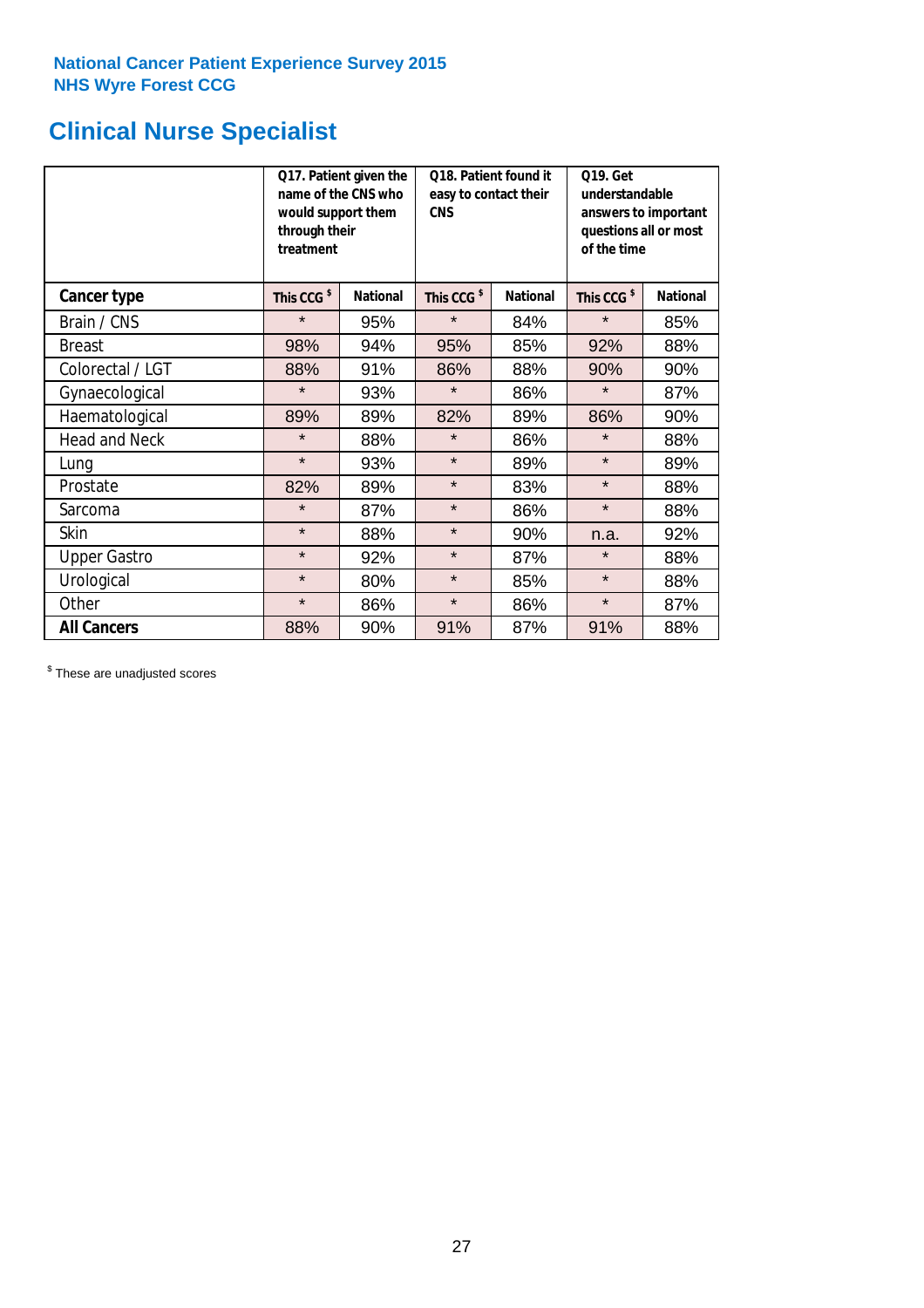## **Support for people with cancer**

|                      |                        | Q20. Hospital staff<br>gave information<br>about support groups |                        | Q21. Hospital staff<br>gave information<br>about impact cancer<br>could have on day to<br>day activities |                        | Q22. Hospital staff<br>gave information on<br>getting financial help |                        | Q23. Hospital staff told<br>patient they could get<br>free prescriptions |  |
|----------------------|------------------------|-----------------------------------------------------------------|------------------------|----------------------------------------------------------------------------------------------------------|------------------------|----------------------------------------------------------------------|------------------------|--------------------------------------------------------------------------|--|
| Cancer type          | This CCG <sup>\$</sup> | <b>National</b>                                                 | This CCG <sup>\$</sup> | <b>National</b>                                                                                          | This CCG <sup>\$</sup> | <b>National</b>                                                      | This CCG <sup>\$</sup> | <b>National</b>                                                          |  |
| Brain / CNS          | $\star$                | 85%                                                             | $\star$                | 80%                                                                                                      | $\star$                | 72%                                                                  | $\star$                | 79%                                                                      |  |
| <b>Breast</b>        | 92%                    | 88%                                                             | 82%                    | 85%                                                                                                      | 74%                    | 60%                                                                  | 96%                    | 80%                                                                      |  |
| Colorectal / LGT     | $\star$                | 82%                                                             | $\star$                | 82%                                                                                                      | $\star$                | 52%                                                                  | $\star$                | 83%                                                                      |  |
| Gynaecological       | $\star$                | 83%                                                             | $\star$                | 81%                                                                                                      | $\star$                | 58%                                                                  | $\star$                | 76%                                                                      |  |
| Haematological       | $\star$                | 82%                                                             | $\star$                | 82%                                                                                                      | $\star$                | 56%                                                                  | $\star$                | 86%                                                                      |  |
| <b>Head and Neck</b> | $\star$                | 83%                                                             | $\star$                | 80%                                                                                                      | $\star$                | 55%                                                                  | $\star$                | 80%                                                                      |  |
| Lung                 | $\star$                | 82%                                                             | $\star$                | 80%                                                                                                      | $\star$                | 68%                                                                  | $\star$                | 85%                                                                      |  |
| Prostate             | $\star$                | 85%                                                             | $\star$                | 81%                                                                                                      | $\star$                | 41%                                                                  | $\star$                | 76%                                                                      |  |
| Sarcoma              | $\star$                | 82%                                                             | $\star$                | 80%                                                                                                      | $\star$                | 57%                                                                  | $\star$                | 75%                                                                      |  |
| Skin                 | $\star$                | 85%                                                             | $\star$                | 85%                                                                                                      | n.a.                   | 51%                                                                  | n.a.                   | 65%                                                                      |  |
| <b>Upper Gastro</b>  | $\star$                | 82%                                                             | $\star$                | 78%                                                                                                      | $\star$                | 57%                                                                  | $\star$                | 83%                                                                      |  |
| Urological           | $\star$                | 71%                                                             | $\star$                | 70%                                                                                                      | $\star$                | 33%                                                                  | $\star$                | 69%                                                                      |  |
| Other                | $\star$                | 80%                                                             | $\star$                | 77%                                                                                                      | $\star$                | 53%                                                                  | $\star$                | 79%                                                                      |  |
| <b>All Cancers</b>   | 84%                    | 83%                                                             | 83%                    | 81%                                                                                                      | 56%                    | 55%                                                                  | 96%                    | 80%                                                                      |  |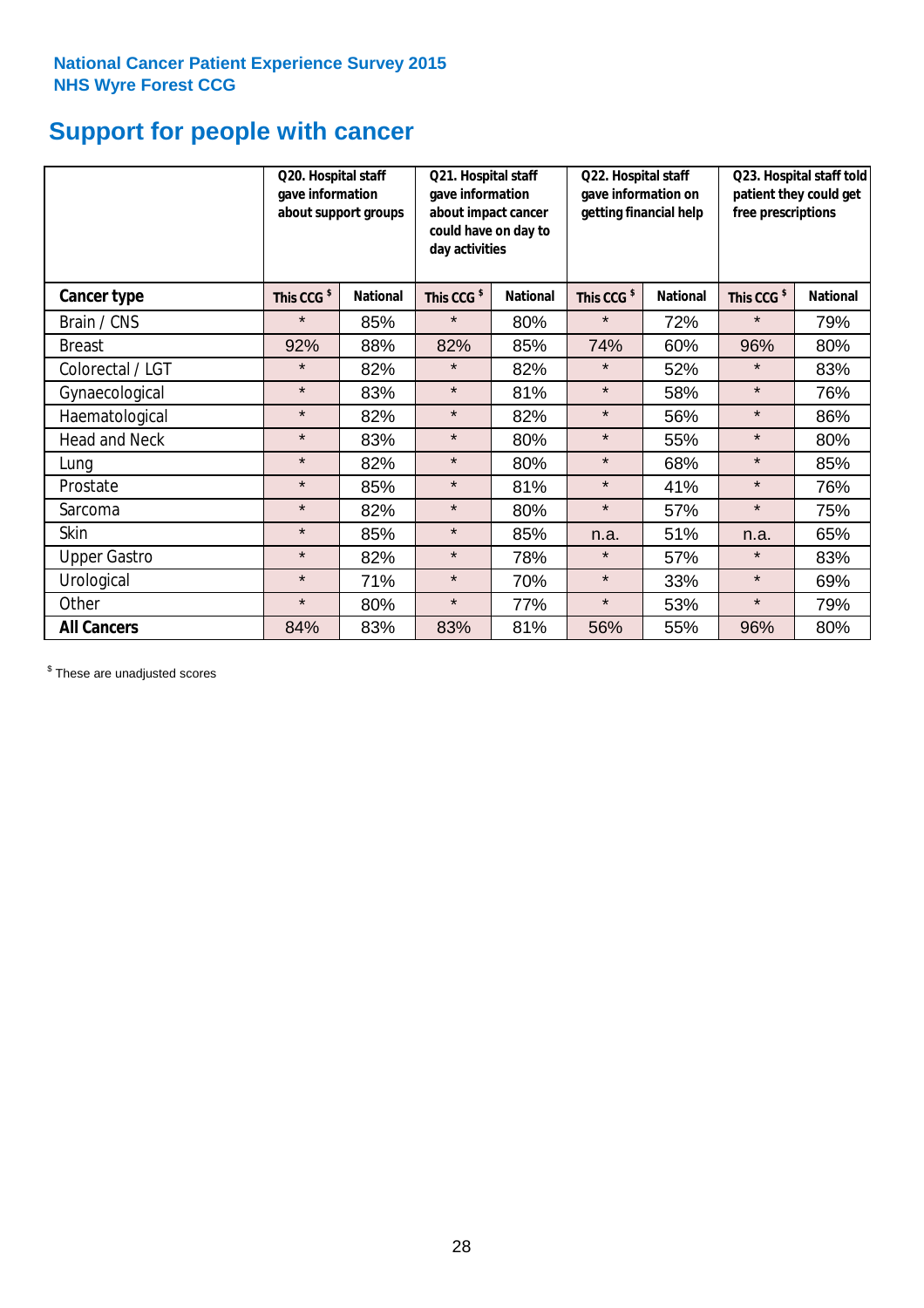## **Operations**

|                      | Q26. Staff explained<br>how operation had<br>gone in<br>understandable way |                 |  |  |
|----------------------|----------------------------------------------------------------------------|-----------------|--|--|
| <b>Cancer type</b>   | This CCG <sup>\$</sup>                                                     | <b>National</b> |  |  |
| Brain / CNS          | $\star$                                                                    | 75%             |  |  |
| <b>Breast</b>        | 90%                                                                        | 77%             |  |  |
| Colorectal / LGT     | $\star$                                                                    | 81%             |  |  |
| Gynaecological       | $\star$<br>79%                                                             |                 |  |  |
| Haematological       | $\star$<br>75%                                                             |                 |  |  |
| <b>Head and Neck</b> | $\star$                                                                    | 77%             |  |  |
| Lung                 | $\star$                                                                    | 76%             |  |  |
| Prostate             | $\star$                                                                    | 76%             |  |  |
| Sarcoma              | $\star$                                                                    | 80%             |  |  |
| Skin                 | $\star$                                                                    | 84%             |  |  |
| <b>Upper Gastro</b>  | $\star$                                                                    | 81%             |  |  |
| Urological           | $\star$                                                                    | 74%             |  |  |
| Other                | $\star$<br>78%                                                             |                 |  |  |
| <b>All Cancers</b>   | 83%                                                                        | 78%             |  |  |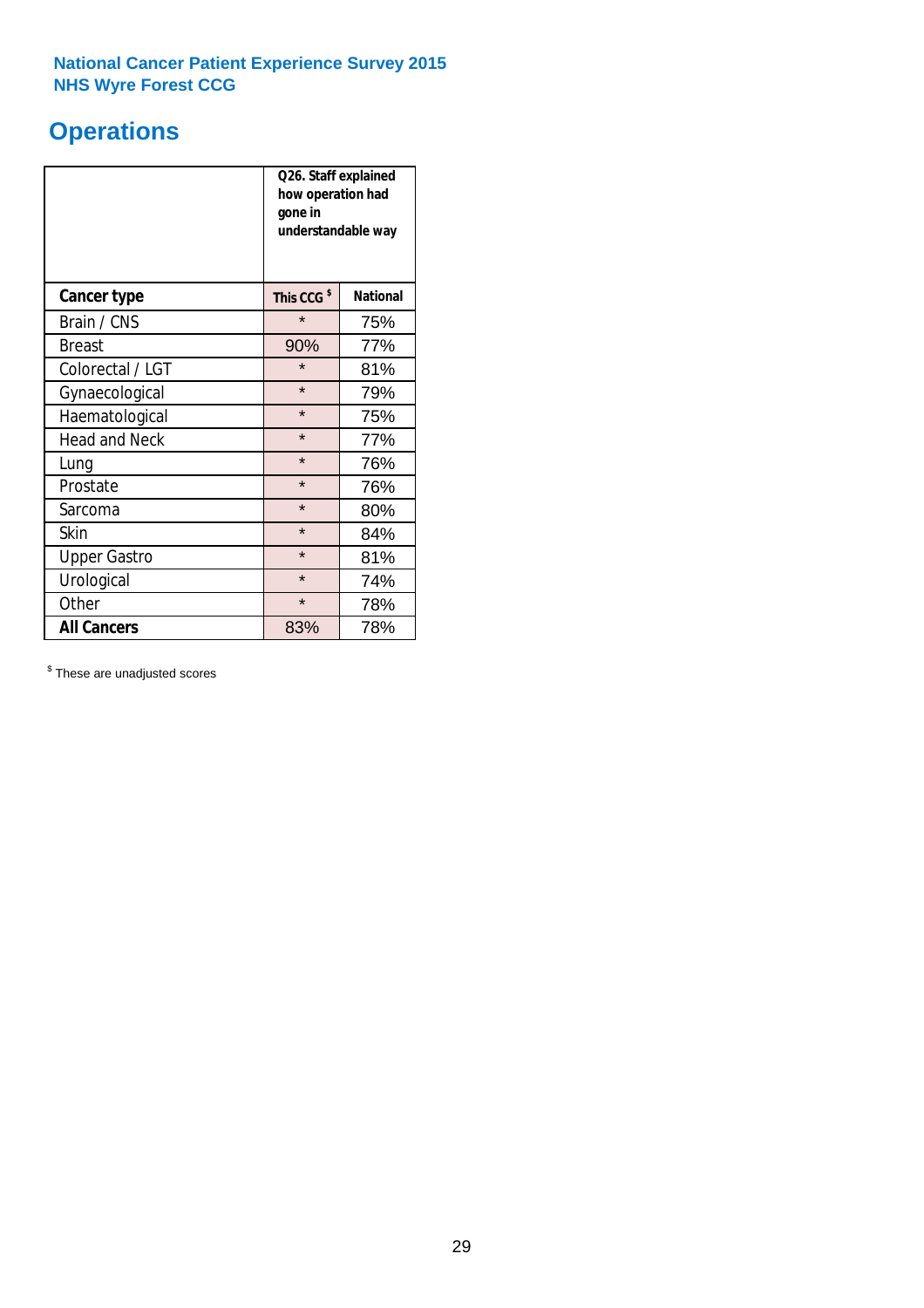## **Hospital care as an inpatient (Part 1 of 2)**

|                      | they were not there    | Q28. Groups of doctors<br>Q29. Patient had<br>or nurses did not talk<br>confidence and trust in<br>in front of patient as if<br>all doctors treating<br>them |                        | Q30. Patient's family<br>or someone close<br>definitely had<br>opportunity to talk to<br>doctor |                        | Q31. Patient had<br>confidence and trust in I<br>all ward nurses |                        |                 |
|----------------------|------------------------|--------------------------------------------------------------------------------------------------------------------------------------------------------------|------------------------|-------------------------------------------------------------------------------------------------|------------------------|------------------------------------------------------------------|------------------------|-----------------|
| Cancer type          | This CCG <sup>\$</sup> | <b>National</b>                                                                                                                                              | This CCG <sup>\$</sup> | <b>National</b>                                                                                 | This CCG <sup>\$</sup> | <b>National</b>                                                  | This CCG <sup>\$</sup> | <b>National</b> |
| Brain / CNS          | $\star$                | 68%                                                                                                                                                          | $\star$                | 78%                                                                                             | $\star$                | 65%                                                              | $\star$                | 67%             |
| <b>Breast</b>        | 93%                    | 89%                                                                                                                                                          | 87%                    | 86%                                                                                             | 73%                    | 73%                                                              | 83%                    | 74%             |
| Colorectal / LGT     | $\star$                | 75%                                                                                                                                                          | $\star$                | 85%                                                                                             | $\star$                | 72%                                                              | $\star$                | 68%             |
| Gynaecological       | $\star$                | 84%                                                                                                                                                          | $\star$                | 86%                                                                                             | $\star$                | 71%                                                              | $\star$                | 69%             |
| Haematological       | $\star$                | 80%                                                                                                                                                          | $\star$                | 81%                                                                                             | $\star$                | 75%                                                              | $\star$                | 73%             |
| <b>Head and Neck</b> | $\star$                | 79%                                                                                                                                                          | $\star$                | 85%                                                                                             | $\star$                | 73%                                                              | $\star$                | 72%             |
| Lung                 | $\star$                | 75%                                                                                                                                                          | $\star$                | 82%                                                                                             | $\star$                | 71%                                                              | $\star$                | 73%             |
| Prostate             | $\star$                | 84%                                                                                                                                                          | $\star$                | 87%                                                                                             | $\star$                | 72%                                                              | $\star$                | 75%             |
| Sarcoma              | $\star$                | 82%                                                                                                                                                          | $\star$                | 85%                                                                                             | $\star$                | 75%                                                              | $\star$                | 70%             |
| Skin                 | $\star$                | 85%                                                                                                                                                          | $\star$                | 90%                                                                                             | $\star$                | 79%                                                              | $\star$                | 84%             |
| <b>Upper Gastro</b>  | $\star$                | 75%                                                                                                                                                          | $\star$                | 83%                                                                                             | $\star$                | 72%                                                              | $\star$                | 70%             |
| Urological           | $\star$                | 80%                                                                                                                                                          | $\star$                | 84%                                                                                             | $\star$                | 67%                                                              | $\star$                | 75%             |
| Other                | $\star$                | 79%                                                                                                                                                          | $\star$                | 79%                                                                                             | $\star$                | 70%                                                              | $\star$                | 69%             |
| <b>All Cancers</b>   | 79%                    | 81%                                                                                                                                                          | 86%                    | 84%                                                                                             | 74%                    | 72%                                                              | 81%                    | 72%             |

|                      | Q32. Always / nearly<br>on duty | always enough nurses | Q33. All staff asked<br>patient what name<br>they preferred to be<br>called by |                 | Q34. Always given<br>enough privacy when<br>discussing condition or<br>treatment |                 | Q35. Patient was able<br>to discuss worries or<br>fears with staff during<br>visit |                 |
|----------------------|---------------------------------|----------------------|--------------------------------------------------------------------------------|-----------------|----------------------------------------------------------------------------------|-----------------|------------------------------------------------------------------------------------|-----------------|
| <b>Cancer type</b>   | This CCG <sup>\$</sup>          | <b>National</b>      | This CCG <sup>\$</sup>                                                         | <b>National</b> | This CCG <sup>\$</sup>                                                           | <b>National</b> | This CCG <sup>\$</sup>                                                             | <b>National</b> |
| Brain / CNS          | $\star$                         | 64%                  | $\star$                                                                        | 69%             | $\star$                                                                          | 80%             | $\star$                                                                            | 44%             |
| <b>Breast</b>        | 80%                             | 69%                  | 77%                                                                            | 60%             | 90%                                                                              | 86%             | $\star$                                                                            | 53%             |
| Colorectal / LGT     | $\star$                         | 61%                  | $\star$                                                                        | 70%             | $\star$                                                                          | 84%             | $\star$                                                                            | 54%             |
| Gynaecological       | $\star$                         | 65%                  | $\star$                                                                        | 63%             | $\star$                                                                          | 82%             | $\star$                                                                            | 50%             |
| Haematological       | $\star$                         | 63%                  | $\star$                                                                        | 67%             | $\star$                                                                          | 86%             | $\star$                                                                            | 55%             |
| <b>Head and Neck</b> | $\star$                         | 67%                  | $\star$                                                                        | 66%             | $\star$                                                                          | 85%             | $\star$                                                                            | 50%             |
| Lung                 | $\star$                         | 68%                  | $\star$                                                                        | 71%             | $\star$                                                                          | 84%             | $\star$                                                                            | 49%             |
| Prostate             | $\star$                         | 71%                  | $\star$                                                                        | 67%             | $\star$                                                                          | 87%             | $\star$                                                                            | 52%             |
| Sarcoma              | $\star$                         | 68%                  | $\star$                                                                        | 71%             | $\star$                                                                          | 87%             | $\star$                                                                            | 52%             |
| Skin                 | $\star$                         | 81%                  | $\star$                                                                        | 67%             | $\star$                                                                          | 89%             | n.a.                                                                               | 61%             |
| <b>Upper Gastro</b>  | $\star$                         | 62%                  | $\star$                                                                        | 75%             | $\star$                                                                          | 83%             | $\star$                                                                            | 53%             |
| Urological           | $\star$                         | 68%                  | $\star$                                                                        | 71%             | $\star$                                                                          | 84%             | $\star$                                                                            | 46%             |
| Other                | $\star$                         | 62%                  | $\star$                                                                        | 66%             | $\star$                                                                          | 82%             | $\star$                                                                            | 48%             |
| <b>All Cancers</b>   | 71%                             | 66%                  | 89%                                                                            | 67%             | 86%                                                                              | 85%             | 52%                                                                                | 52%             |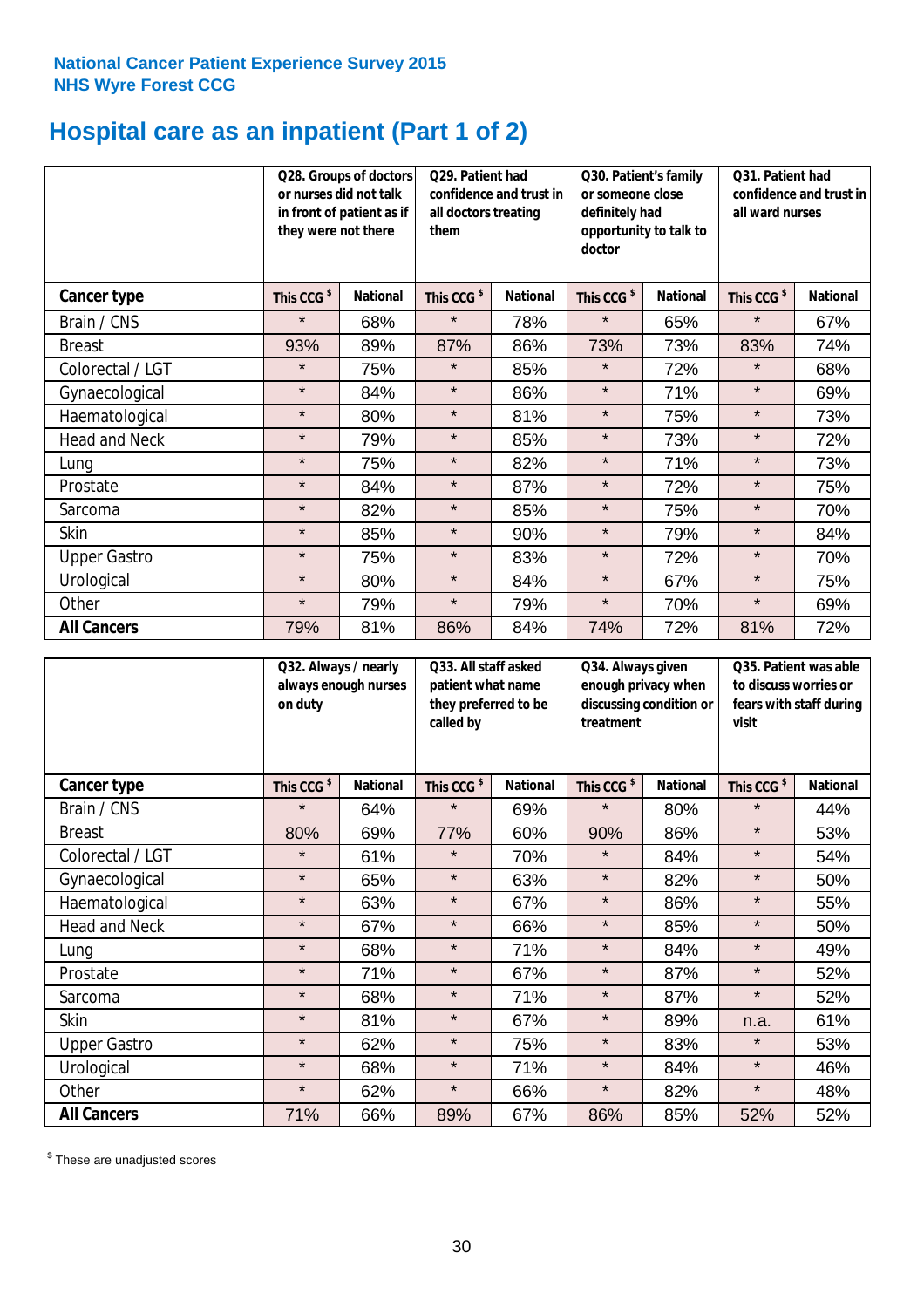## **Hospital care as an inpatient (Part 2 of 2)**

|                      | Q36. Hospital staff<br>definitely did<br>everything to help<br>control pain |                 | Q37. Always treated<br>with respect and<br>dignity by staff |                 | Q38. Given clear<br>written information<br>about what should /<br>should not do post<br>discharge |                 | Q39. Staff told patient<br>who to contact if<br>worried post discharge |                 |  |
|----------------------|-----------------------------------------------------------------------------|-----------------|-------------------------------------------------------------|-----------------|---------------------------------------------------------------------------------------------------|-----------------|------------------------------------------------------------------------|-----------------|--|
| Cancer type          | This CCG <sup>\$</sup>                                                      | <b>National</b> | This CCG <sup>\$</sup>                                      | <b>National</b> | This CCG <sup>\$</sup>                                                                            | <b>National</b> | This CCG <sup>\$</sup>                                                 | <b>National</b> |  |
| Brain / CNS          | $\star$                                                                     | 82%             | $\star$                                                     | 84%             | $\star$                                                                                           | 79%             | $\star$                                                                | 91%             |  |
| <b>Breast</b>        | 88%                                                                         | 86%             | 97%                                                         | 88%             | 86%                                                                                               | 90%             | 93%                                                                    | 95%             |  |
| Colorectal / LGT     | $\star$                                                                     | 84%             | $\star$                                                     | 86%             | $\star$                                                                                           | 83%             | $\star$                                                                | 94%             |  |
| Gynaecological       | $\star$                                                                     | 83%             | $\star$                                                     | 85%             | $\star$                                                                                           | 86%             | $\star$                                                                | 93%             |  |
| Haematological       | $\star$                                                                     | 84%             | $\star$                                                     | 89%             | $\star$                                                                                           | 79%             | $\star$                                                                | 95%             |  |
| <b>Head and Neck</b> | $\star$                                                                     | 84%             | $\star$                                                     | 88%             | $\star$                                                                                           | 86%             | $\star$                                                                | 92%             |  |
| Lung                 | $\star$                                                                     | 83%             | $\star$                                                     | 87%             | $\star$                                                                                           | 81%             | $\star$                                                                | 92%             |  |
| Prostate             | $\star$                                                                     | 85%             | $\star$                                                     | 91%             | $\star$                                                                                           | 87%             | $\star$                                                                | 94%             |  |
| Sarcoma              | $\star$                                                                     | 86%             | $\star$                                                     | 91%             | $\star$                                                                                           | 83%             | $\star$                                                                | 94%             |  |
| Skin                 | $\star$                                                                     | 88%             | $\star$                                                     | 93%             | $\star$                                                                                           | 91%             | $\star$                                                                | 97%             |  |
| <b>Upper Gastro</b>  | $\star$                                                                     | 83%             | $\star$                                                     | 86%             | $\star$                                                                                           | 79%             | $\star$                                                                | 93%             |  |
| Urological           | $\star$                                                                     | 80%             | $\star$                                                     | 88%             | $\star$                                                                                           | 83%             | $\star$                                                                | 90%             |  |
| Other                | $\star$                                                                     | 82%             | $\star$                                                     | 85%             | $\star$                                                                                           | 80%             | $\star$                                                                | 92%             |  |
| <b>All Cancers</b>   | 84%                                                                         | 84%             | 91%                                                         | 87%             | 86%                                                                                               | 84%             | 94%                                                                    | 94%             |  |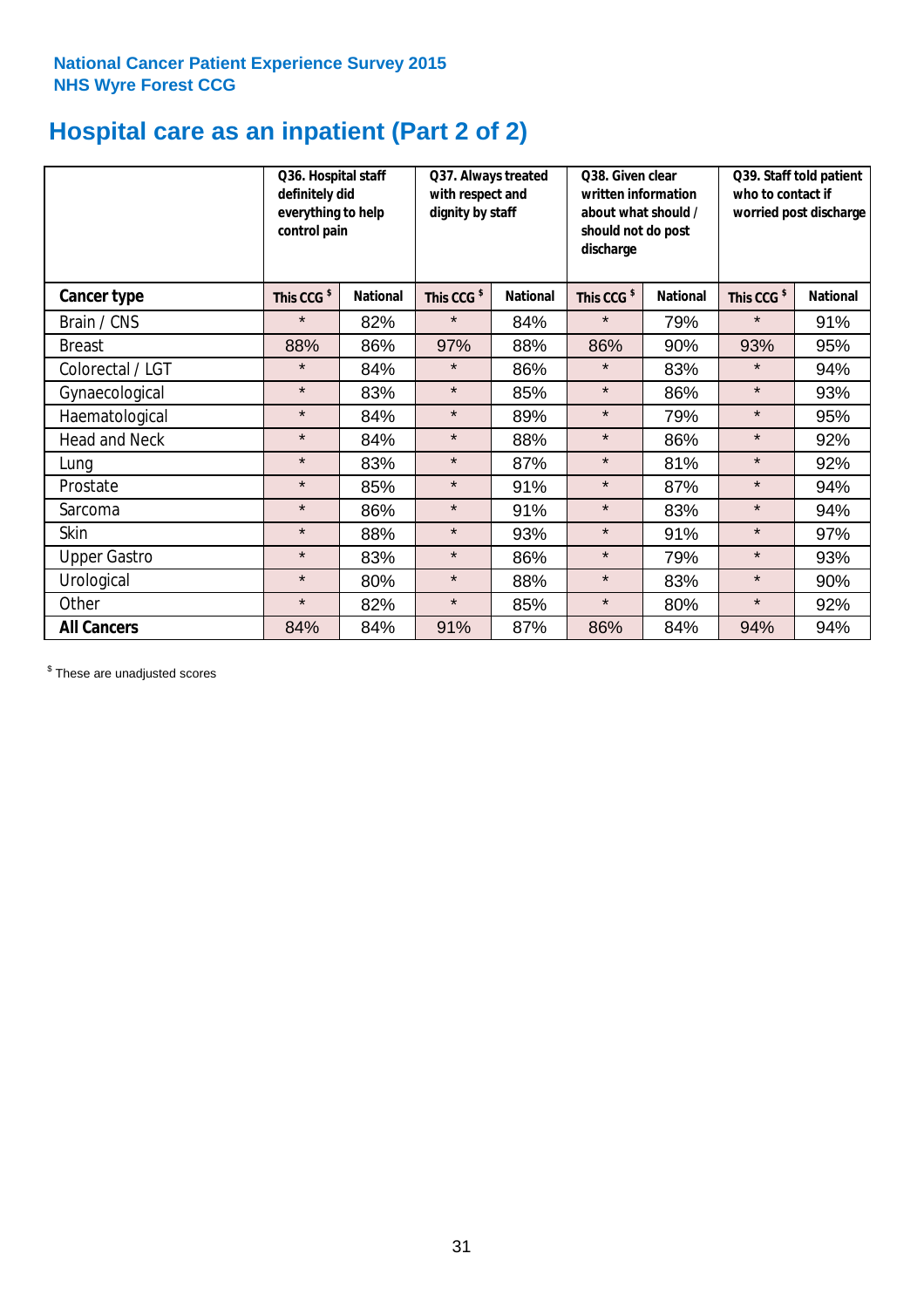## **Hospital care as a day patient / outpatient**

|                      | to discuss worries or<br>visit | Q41. Patient was able<br>fears with staff during | Q42. Doctor had the<br>right notes and other<br>documentation with<br>them |                 | Q44. Beforehand<br>patient had all<br>information needed<br>about radiotherapy<br>treatment |                 | Q45. Patient given<br>understandable<br>information about<br>whether radiotherapy<br>was working |                 |
|----------------------|--------------------------------|--------------------------------------------------|----------------------------------------------------------------------------|-----------------|---------------------------------------------------------------------------------------------|-----------------|--------------------------------------------------------------------------------------------------|-----------------|
| Cancer type          | This CCG <sup>\$</sup>         | <b>National</b>                                  | This CCG <sup>\$</sup>                                                     | <b>National</b> | This CCG <sup>\$</sup>                                                                      | <b>National</b> | This CCG <sup>\$</sup>                                                                           | <b>National</b> |
| Brain / CNS          | $\star$                        | 65%                                              | $\star$                                                                    | 94%             | $\star$                                                                                     | 85%             | $\star$                                                                                          | 52%             |
| <b>Breast</b>        | 86%                            | 70%                                              | 98%                                                                        | 95%             | 87%                                                                                         | 87%             | $\star$                                                                                          | 60%             |
| Colorectal / LGT     | 78%                            | 73%                                              | 100%                                                                       | 95%             | $\star$                                                                                     | 85%             | $\star$                                                                                          | 55%             |
| Gynaecological       | $\star$                        | 70%                                              | $\star$                                                                    | 96%             | n.a.                                                                                        | 85%             | n.a.                                                                                             | 64%             |
| Haematological       | 62%                            | 74%                                              | 100%                                                                       | 97%             | n.a.                                                                                        | 82%             | n.a.                                                                                             | 64%             |
| <b>Head and Neck</b> | $\star$                        | 69%                                              | $\star$                                                                    | 95%             | $\star$                                                                                     | 86%             | $\star$                                                                                          | 60%             |
| Lung                 | $\star$                        | 69%                                              | $\star$                                                                    | 96%             | $\star$                                                                                     | 86%             | $\star$                                                                                          | 59%             |
| Prostate             | $\star$                        | 69%                                              | $\star$                                                                    | 95%             | $\star$                                                                                     | 88%             | $\star$                                                                                          | 61%             |
| Sarcoma              | $\star$                        | 68%                                              | $\star$                                                                    | 97%             | n.a.                                                                                        | 88%             | n.a.                                                                                             | 63%             |
| Skin                 | n.a.                           | 73%                                              | $\star$                                                                    | 96%             | n.a.                                                                                        | 81%             | n.a.                                                                                             | 63%             |
| <b>Upper Gastro</b>  | $\star$                        | 68%                                              | $\star$                                                                    | 95%             | $\star$                                                                                     | 85%             | $\star$                                                                                          | 57%             |
| Urological           | $\star$                        | 65%                                              | $\star$                                                                    | 95%             | $\star$                                                                                     | 81%             | $\star$                                                                                          | 53%             |
| Other                | $\star$                        | 67%                                              | $\star$                                                                    | 95%             | $\star$                                                                                     | 83%             | $\star$                                                                                          | 59%             |
| <b>All Cancers</b>   | 75%                            | 70%                                              | 98%                                                                        | 96%             | 88%                                                                                         | 86%             | 58%                                                                                              | 60%             |

|                      | O47. Beforehand<br>patient had all<br>information needed<br>treatment | about chemotherapy | Q48. Patient given<br>understandable<br>information about<br>whether<br>chemotherapy was<br>working |                 |  |
|----------------------|-----------------------------------------------------------------------|--------------------|-----------------------------------------------------------------------------------------------------|-----------------|--|
| <b>Cancer type</b>   | This CCG <sup>\$</sup>                                                | <b>National</b>    | This CCG <sup>\$</sup>                                                                              | <b>National</b> |  |
| Brain / CNS          | n.a.                                                                  | 82%                | n.a.                                                                                                | 57%             |  |
| <b>Breast</b>        | 89%                                                                   | 83%                | 70%                                                                                                 | 62%             |  |
| Colorectal / LGT     | $\star$                                                               | 86%                | $\star$                                                                                             | 65%             |  |
| Gynaecological       | $\star$                                                               | 86%                |                                                                                                     | 68%             |  |
| Haematological       | $\star$<br>85%                                                        |                    | $\star$                                                                                             | 75%             |  |
| <b>Head and Neck</b> | n.a.                                                                  | 80%                | n.a.                                                                                                | 52%             |  |
| Lung                 | $\star$                                                               | 85%                | $\star$                                                                                             | 68%             |  |
| Prostate             | $\star$                                                               | 83%                | $\star$                                                                                             | 69%             |  |
| Sarcoma              | n.a.                                                                  | 82%                | n.a.                                                                                                | 70%             |  |
| Skin                 | n.a.                                                                  | 92%                | n.a.                                                                                                | 80%             |  |
| <b>Upper Gastro</b>  | $\star$                                                               | 83%                | $\star$                                                                                             | 64%             |  |
| Urological           | $\star$                                                               | 83%                | $\star$                                                                                             | 66%             |  |
| Other                | $\star$                                                               | 85%                | $\star$                                                                                             | 70%             |  |
| <b>All Cancers</b>   | 88%                                                                   | 84%                | 67%                                                                                                 | 68%             |  |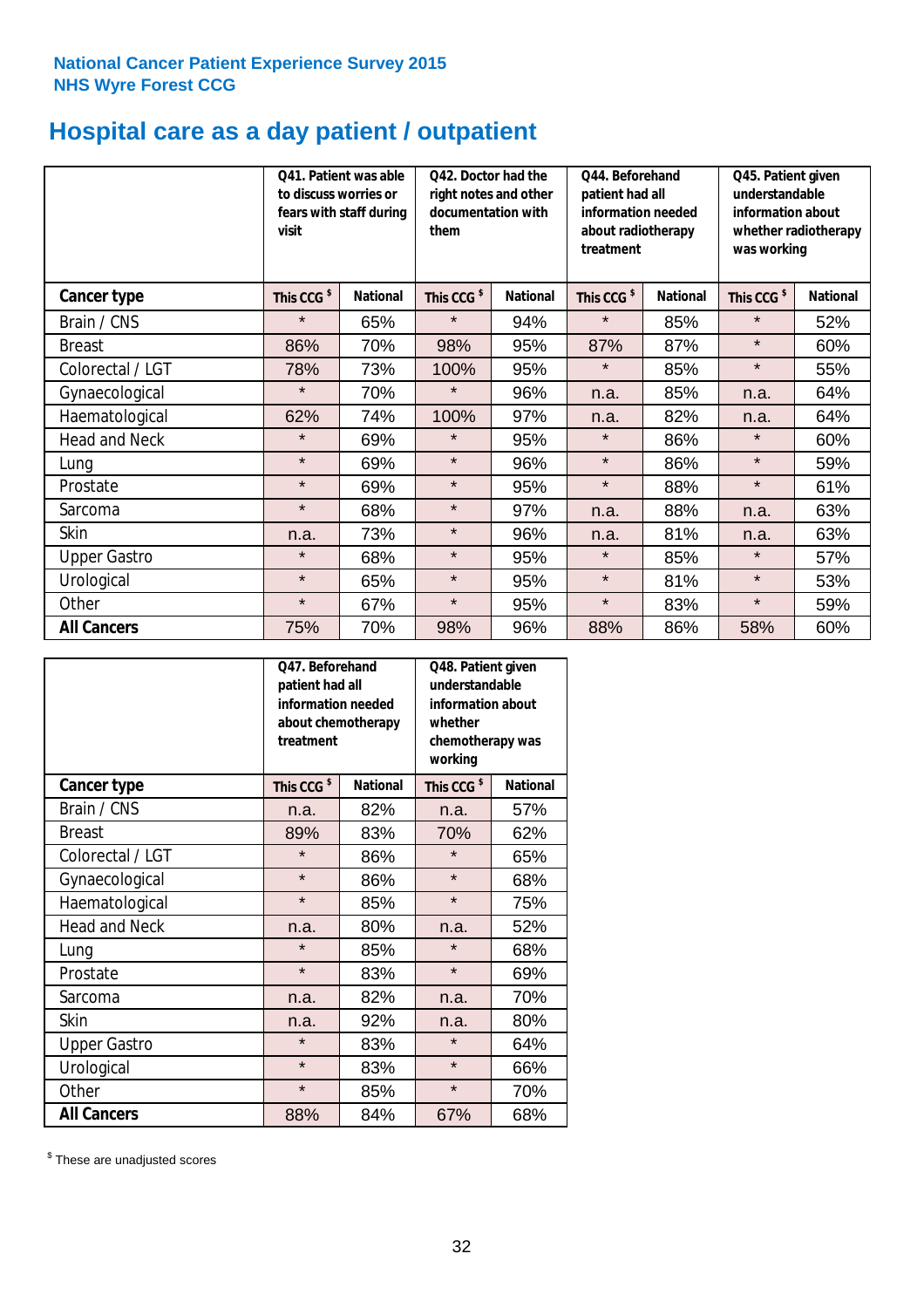## **Home care and support**

|                      | Q49. Hospital staff<br>gave family or | someone close all the<br>information needed to<br>help with care at home | Q50. Patient definitely<br>given enough support<br>from health or social<br>services during<br>treatment |                 | Q51. Patient definitely<br>given enough support<br>from health or social<br>services after<br>treatment |                 |  |
|----------------------|---------------------------------------|--------------------------------------------------------------------------|----------------------------------------------------------------------------------------------------------|-----------------|---------------------------------------------------------------------------------------------------------|-----------------|--|
| <b>Cancer type</b>   | This CCG <sup>\$</sup>                | <b>National</b>                                                          | This CCG <sup>\$</sup>                                                                                   | <b>National</b> | This CCG <sup>\$</sup>                                                                                  | <b>National</b> |  |
| Brain / CNS          | $\star$                               | 56%                                                                      | $\star$                                                                                                  | 44%             | $\star$                                                                                                 | 44%             |  |
| <b>Breast</b>        | 67%                                   | 57%                                                                      | 64%                                                                                                      | 54%             | $\star$                                                                                                 | 40%             |  |
| Colorectal / LGT     | 85%                                   | 60%                                                                      | 71%                                                                                                      | 62%             | $\star$                                                                                                 | 52%             |  |
| Gynaecological       | $\star$                               | 56%                                                                      | $\star$                                                                                                  | 52%             | $\star$                                                                                                 | 42%             |  |
| Haematological       | 64%                                   | 60%                                                                      | $\star$                                                                                                  | 52%             | $\star$                                                                                                 | 43%             |  |
| <b>Head and Neck</b> | $\star$                               | 59%                                                                      | $\star$                                                                                                  | 53%             | $\star$                                                                                                 | 50%             |  |
| Lung                 | $\star$                               | 57%                                                                      | $\star$                                                                                                  | 52%             | $\star$                                                                                                 | 42%             |  |
| Prostate             | $\star$                               | 55%                                                                      | $\star$                                                                                                  | 47%             | $\star$                                                                                                 | 43%             |  |
| Sarcoma              | $\star$                               | 59%                                                                      | $\star$                                                                                                  | 58%             | $\star$                                                                                                 | 53%             |  |
| Skin                 | $\star$                               | 67%                                                                      | n.a.                                                                                                     | 58%             | n.a.                                                                                                    | 61%             |  |
| <b>Upper Gastro</b>  | $\star$                               | 59%                                                                      | $\star$                                                                                                  | 54%             | $\star$                                                                                                 | 45%             |  |
| Urological           | $\star$                               | 55%                                                                      | $\star$                                                                                                  | 47%             | $\star$                                                                                                 | 44%             |  |
| Other                | $\star$                               | 54%                                                                      | $\star$<br>55%                                                                                           |                 | $\star$                                                                                                 | 48%             |  |
| <b>All Cancers</b>   | 65%                                   | 58%                                                                      | 64%                                                                                                      | 54%             | 52%                                                                                                     | 45%             |  |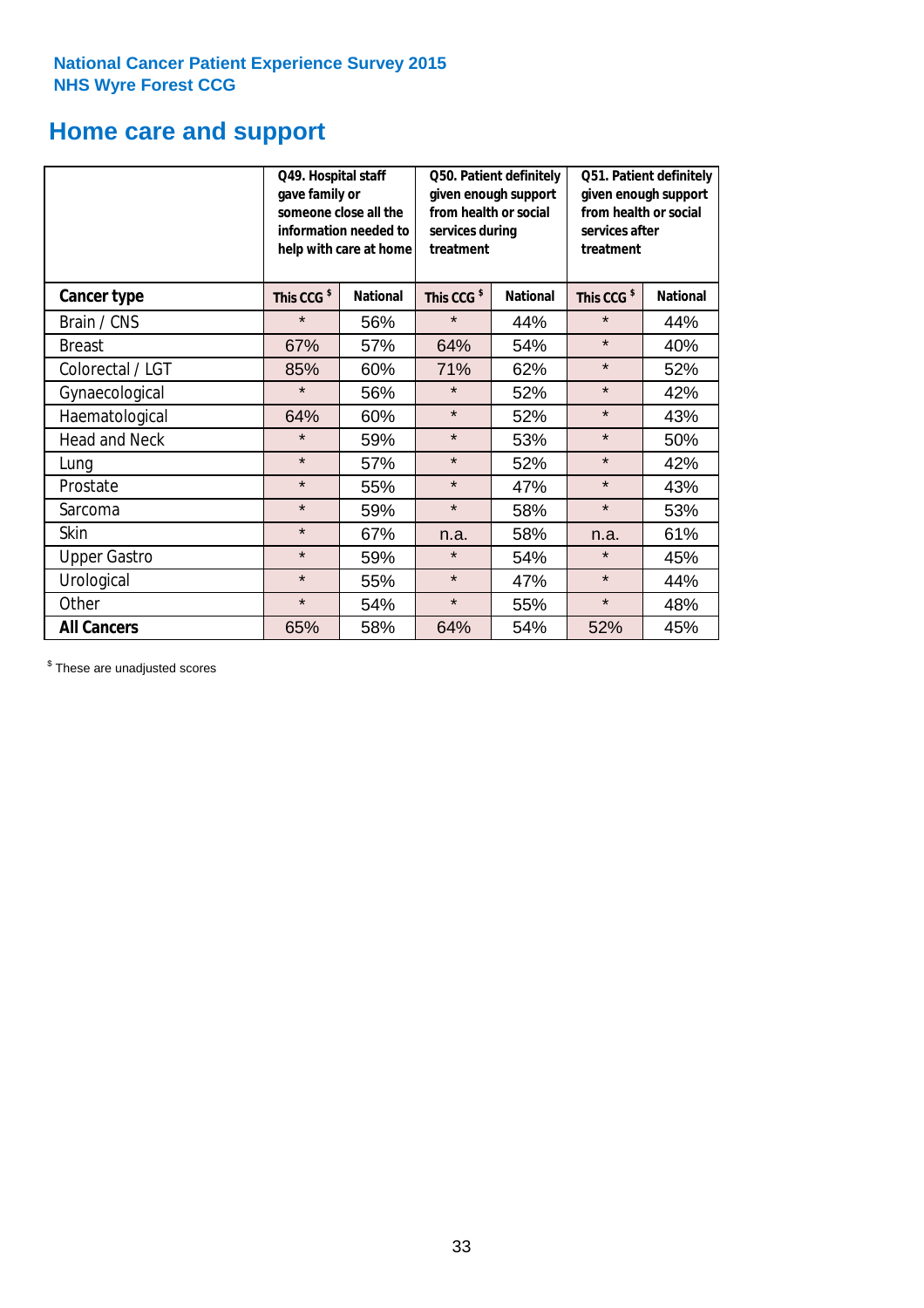## **Care from your general practice**

|                      | information about<br>treatment | Q52. GP given enough<br>patient's condition and | O53. Practice staff<br>definitely did<br>everything they could<br>to support patient |                 |  |
|----------------------|--------------------------------|-------------------------------------------------|--------------------------------------------------------------------------------------|-----------------|--|
| <b>Cancer type</b>   | This CCG <sup>\$</sup>         | <b>National</b>                                 | This CCG <sup>\$</sup>                                                               | <b>National</b> |  |
| Brain / CNS          | $\star$                        | 94%                                             | $\star$                                                                              | 59%             |  |
| <b>Breast</b>        | 100%                           | 96%                                             | 70%                                                                                  | 63%             |  |
| Colorectal / LGT     | $\star$                        | 95%                                             | 82%                                                                                  | 63%             |  |
| Gynaecological       | $\star$<br>95%                 |                                                 | $\star$                                                                              | 59%             |  |
| Haematological       | 92%                            | 96%                                             | 62%                                                                                  | 61%             |  |
| <b>Head and Neck</b> | $\star$                        | 93%                                             | $\star$                                                                              | 60%             |  |
| Lung                 | $\star$                        | 95%                                             | $\star$                                                                              | 62%             |  |
| Prostate             | $\star$                        | 95%                                             | 71%                                                                                  | 67%             |  |
| Sarcoma              | $\star$                        | 97%                                             | $\star$                                                                              | 65%             |  |
| Skin                 | $\star$                        | 97%                                             | $\star$                                                                              | 71%             |  |
| <b>Upper Gastro</b>  | $\star$                        | 94%                                             | $\star$                                                                              | 62%             |  |
| Urological           | $\star$                        | 95%                                             | $\star$                                                                              | 64%             |  |
| Other                | $\star$                        | 95%                                             | $\star$                                                                              | 61%             |  |
| <b>All Cancers</b>   | 95%                            | 95%                                             | 71%                                                                                  | 63%             |  |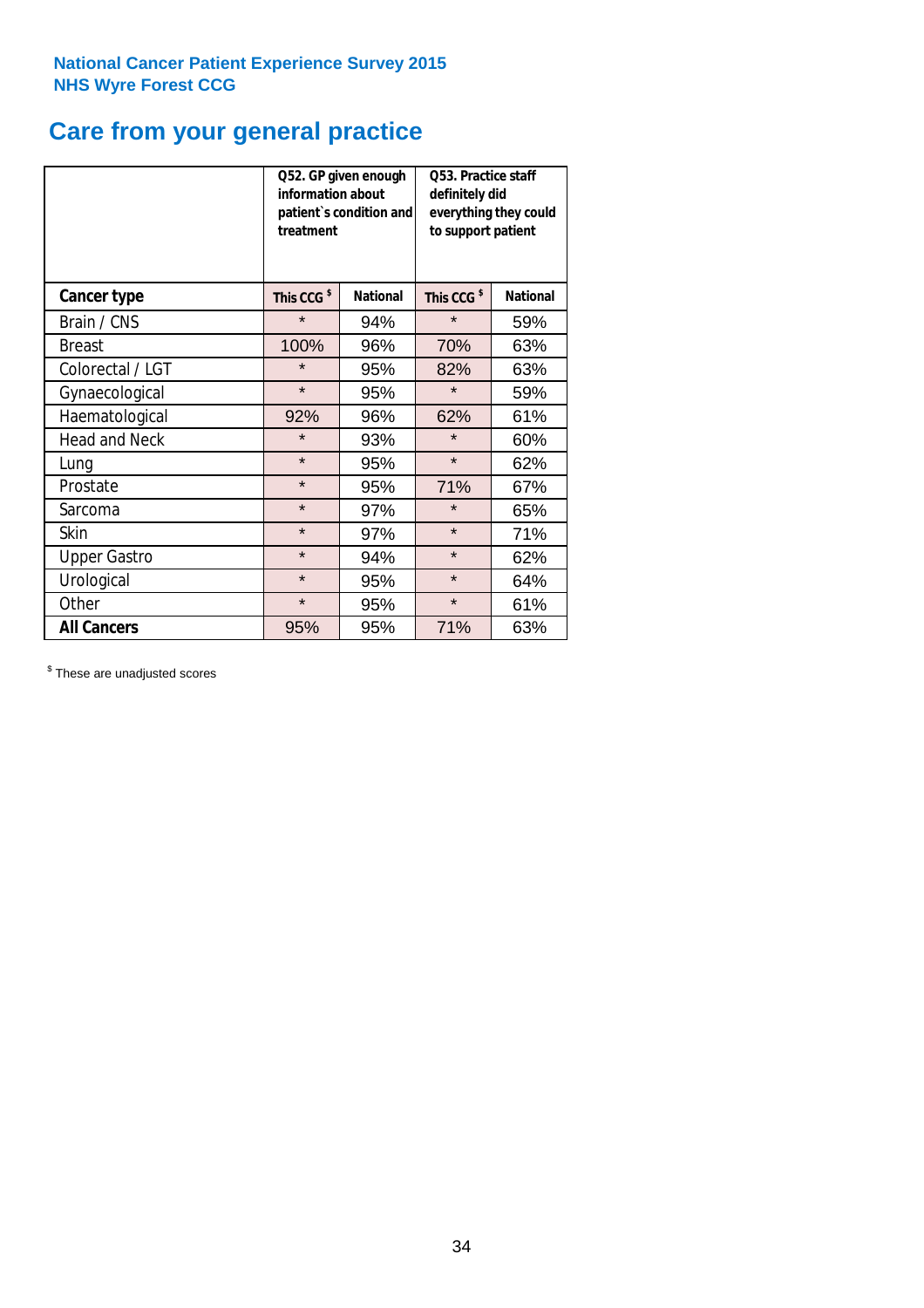## **Your overall NHS care**

|                      | Q54. Hospital and<br>community staff<br>always worked well<br>together |                 | Q55. Patient given a<br>care plan |                 | qood                   | Q56. Overall the<br>administration of the<br>care was very good / |                        | Q57. Length of time for<br>attending clinics and<br>appointments was<br>right |  |
|----------------------|------------------------------------------------------------------------|-----------------|-----------------------------------|-----------------|------------------------|-------------------------------------------------------------------|------------------------|-------------------------------------------------------------------------------|--|
| Cancer type          | This CCG <sup>\$</sup>                                                 | <b>National</b> | This CCG <sup>\$</sup>            | <b>National</b> | This CCG <sup>\$</sup> | <b>National</b>                                                   | This CCG <sup>\$</sup> | <b>National</b>                                                               |  |
| Brain / CNS          | $\star$                                                                | 45%             | n.a.                              | 29%             | $\star$                | 84%                                                               | $\star$                | 60%                                                                           |  |
| <b>Breast</b>        | 74%                                                                    | 60%             | 41%                               | 35%             | 91%                    | 90%                                                               | 76%                    | 64%                                                                           |  |
| Colorectal / LGT     | 73%                                                                    | 60%             | 55%                               | 36%             | 85%                    | 88%                                                               | 62%                    | 68%                                                                           |  |
| Gynaecological       | $\star$                                                                | 58%             | $\star$                           | 29%             | $\star$                | 89%                                                               | $\star$                | 66%                                                                           |  |
| Haematological       | 54%                                                                    | 63%             | 59%                               | 33%             | 97%                    | 92%                                                               | 86%                    | 62%                                                                           |  |
| <b>Head and Neck</b> | $\star$                                                                | 58%             | $\star$                           | 34%             | $\star$                | 89%                                                               | $\star$                | 65%                                                                           |  |
| Lung                 | $\star$                                                                | 63%             | $\star$                           | 32%             | $\star$                | 89%                                                               | $\star$                | 70%                                                                           |  |
| Prostate             | 64%                                                                    | 63%             | $\star$                           | 36%             | 88%                    | 87%                                                               | 87%                    | 71%                                                                           |  |
| Sarcoma              | $\star$                                                                | 60%             | $\star$                           | 31%             | $\star$                | 90%                                                               | $\star$                | 63%                                                                           |  |
| Skin                 | $\star$                                                                | 69%             | $\star$                           | 39%             | $\star$                | 89%                                                               | $\star$                | 73%                                                                           |  |
| <b>Upper Gastro</b>  | $\star$                                                                | 58%             | $\star$                           | 36%             | $\star$                | 88%                                                               | $\star$                | 66%                                                                           |  |
| Urological           | $\star$                                                                | 62%             | $\star$                           | 26%             | $\star$                | 84%                                                               | $\star$                | 73%                                                                           |  |
| Other                | $\star$                                                                | 56%             | $\star$                           | 29%             | $\star$                | 87%                                                               | $\star$                | 61%                                                                           |  |
| <b>All Cancers</b>   | 68%                                                                    | 61%             | 44%                               | 33%             | 92%                    | 89%                                                               | 73%                    | 66%                                                                           |  |

|                      | Q58. Taking part in<br>cancer research | discussed with patient | Q59. Patient's average<br>rating of care scored<br>from very poor to very<br>good |                 |  |
|----------------------|----------------------------------------|------------------------|-----------------------------------------------------------------------------------|-----------------|--|
| <b>Cancer type</b>   | This CCG <sup>\$</sup>                 | <b>National</b>        | This CCG <sup>\$</sup>                                                            | <b>National</b> |  |
| Brain / CNS          | $\star$                                | 32%                    | $\star$                                                                           | 8.5             |  |
| <b>Breast</b>        | 33%                                    | 28%                    | 8.9                                                                               | 8.8             |  |
| Colorectal / LGT     | 27%                                    | 22%                    | 8.9                                                                               | 8.7             |  |
| Gynaecological       | $\star$<br>27%                         |                        | $\star$                                                                           | 8.7             |  |
| Haematological       | 39%                                    | 36%                    |                                                                                   | 8.8             |  |
| <b>Head and Neck</b> | $\star$                                | 21%                    | $\star$                                                                           | 8.6             |  |
| Lung                 | $\star$                                | 34%                    | $\star$                                                                           | 8.6             |  |
| Prostate             | 54%                                    | 35%                    | 8.6                                                                               | 8.6             |  |
| Sarcoma              | $\star$                                | 29%                    | $\star$                                                                           | 8.7             |  |
| Skin                 | $\star$                                | 17%                    | $\star$                                                                           | 8.9             |  |
| <b>Upper Gastro</b>  | $\star$                                | 30%                    | $\star$                                                                           | 8.6             |  |
| Urological           | $\star$                                | 14%                    | $\star$                                                                           | 8.5             |  |
| Other                | $\star$                                | 31%                    | $\star$                                                                           | 8.6             |  |
| <b>All Cancers</b>   | 28%                                    | 28%                    | 8.8                                                                               | 8.7             |  |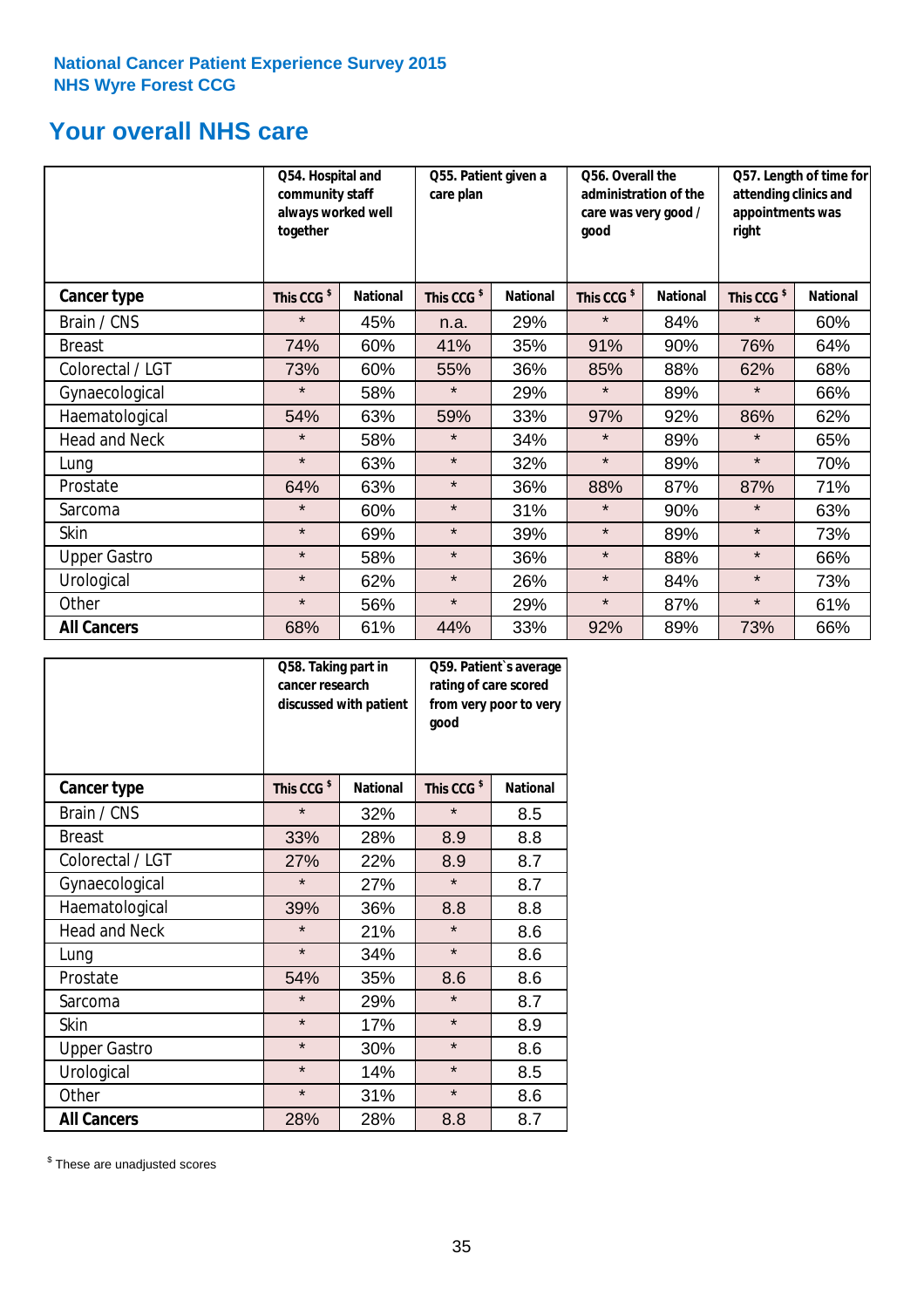## **Annex**

## **Methodology**

The sample for the survey included all adult (aged 16 and over) NHS patients, with a confirmed primary diagnosis of cancer, discharged from an NHS Trust after an inpatient episode or day case attendance for cancer related treatment in the months of April, May and June 2015.

The patients included in the sample had relevant cancer ICD10 codes (C00-99 excluding C44 and C84, and D05) in the first diagnosis field of their patient records, applied to their patient files by the relevant NHS Trust, and were alive at the point at which fieldwork commenced. Deceased checks were undertaken on up to three occasions during fieldwork, to ensure that questionnaires were not sent to patients who had died since their treatment.

Trust samples were checked rigorously for duplicates and patient lists were also de-duplicated nationally to ensure that patients did not receive multiple copies of questionnaires.

The fieldwork for the survey was undertaken between October 2015 and March 2016.

For the first time, the survey used a mixed mode methodology. Questionnaires were sent by post with two reminders where necesssary, but also included an option to complete online. A Freephone helpline was available for respondents to ask questions about the survey, to enable them to complete their questionnaires over the phone, and to provide access to a translation and interpreting facility for those whose first language was not English.

The Health Research Authority supported the survey by granting Section 251 approval.

## **Further information**

Further information on survey methodology, as well as all of the national and local reports and data, is available at www.ncpes.co.uk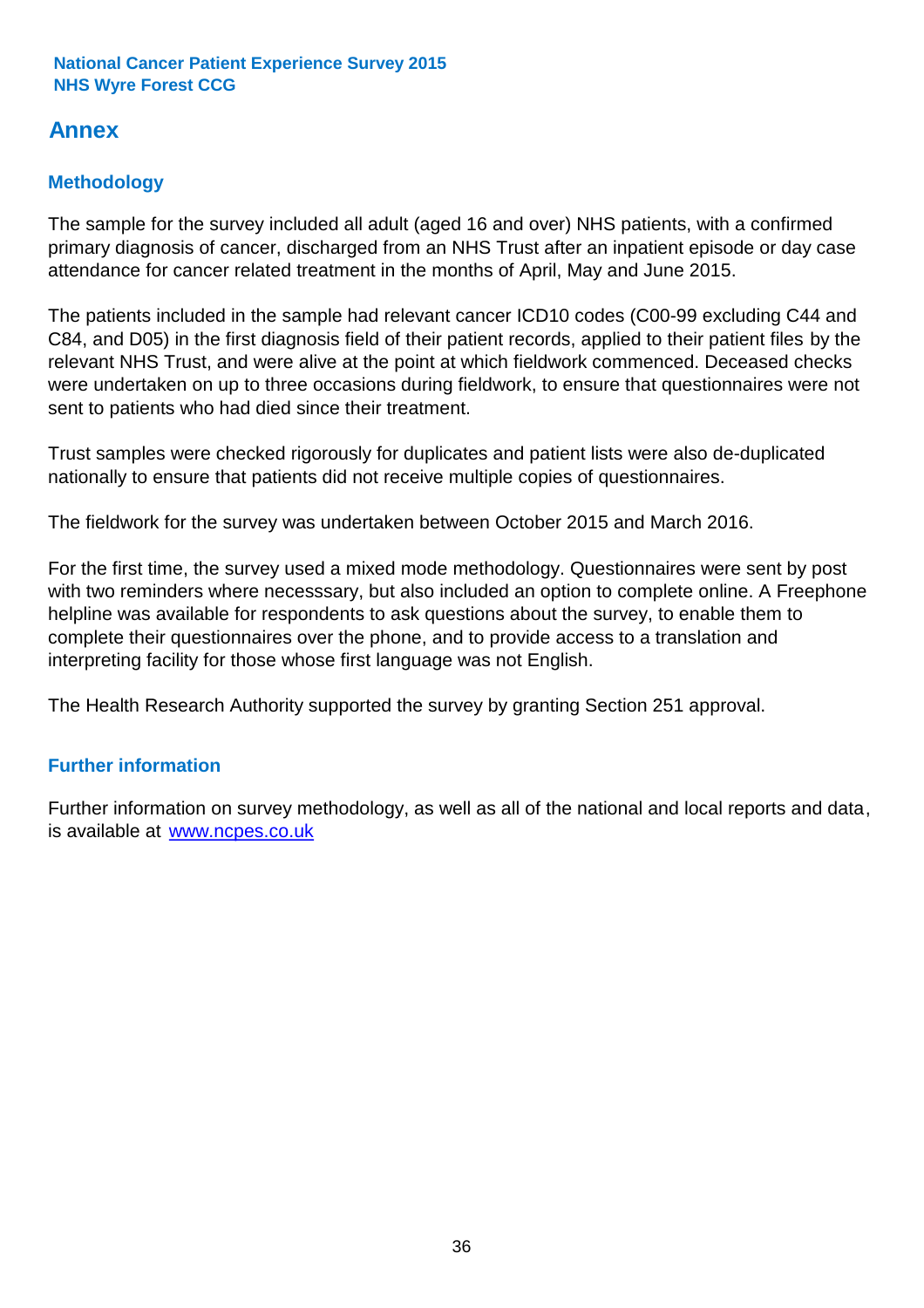## **Redevelopment of the 2015 survey**

A number of significant changes have been made to the National Cancer Patient Experience Survey in 2015:

- the length of the questionnaire has been reduced
- response options have been reviewed and changed to make them consistent throughout the survey
- some of the questions and / or answer options have been changed so that they are now in line with questions in other patient surveys (e.g. the Care Quality Commission national patient surveys), to improve comparability between them
- the topic areas within the questionnaire have been redesigned to capture the whole patient journey.

There are 50 questions in the questionnaire that relate directly to patient experience. Of these, 14 remain unchanged from previous years; and a further 21 have been slightly amended. We draw caution in directly comparing data from the 2015 survey to the findings of the previous CPES surveys, even for identical questions. Changes in the structure of the survey instrument (questionnaire) and also the administration of the survey (calendar period and length of time from sampling to field work start and completion) may influence nationwide averages, although these features will not greatly impact on relative comparisons (e.g. between patient groups or hospitals).

The other 15 questions are either new or substantially changed from previous years.

It is expected that there will be few, if any changes, to the questionnaire going forward so we will be able to compare the results year on year. Where changes are necessary they are expected to be for methodological reasons or to improve question reliability.

Another significant change in 2015 is that an online version of the questionnaire has been developed. The online version was developed to make the questionnaire more accessible for respondents. This may have an impact on the demographic characteristics of the respondents. This may be an improvement if previously underrepresented groups have responded. However, changes to the demographics of respondents may have implications on the overall results - and again, leads us to draw caution in directly comparing results with previous years.

## **Official Statistics**

The 2015 survey data has been published for the first time as Official Statistics. The 2015 survey data has been produced and published in line with the Code of Practice for Official Statistics.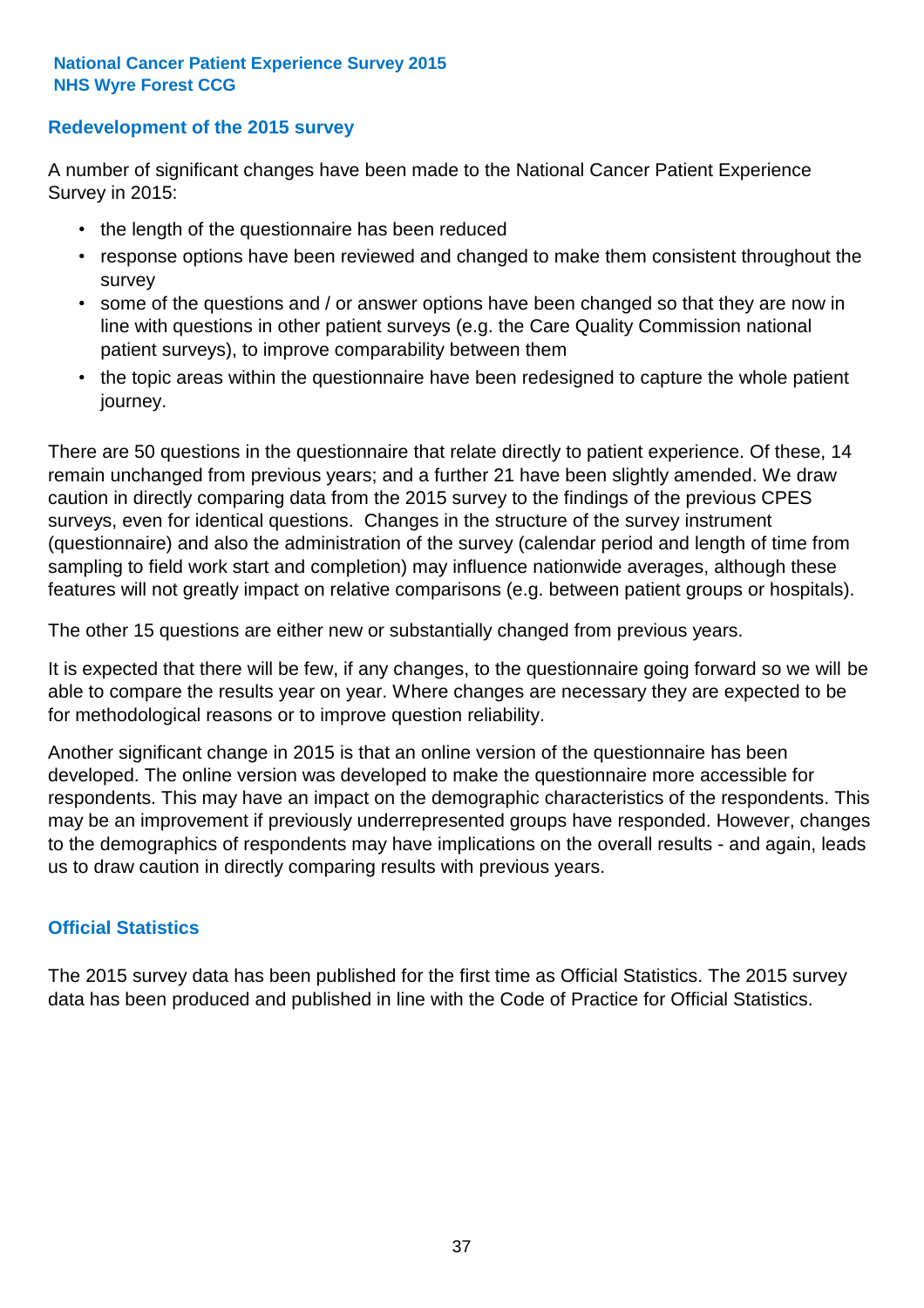## **Scoring methodologies**

49 of the 50 questions relating directly to patient experience have been summarised as the score of the percentage of patients who reported a positive experience. For example:

- question 6 asks: "Overall, how did you feel about the length of time you had to wait for your test to be done?". Responses have been recorded as positive only for those patients who selected the first option ("It was about right")
- question 11 asks: "When you were told you had cancer, were you given written information about the type of cancer you had?". Responses have been recorded as positive only for those patients who selected the first option ("Yes, and it was easy to understand").

Where options do not provide any information on positive/negative patient experience (e.g. "Don't know / can't remember"), they are excluded from the score.

The other question (question 59) asks respondents to rate their overall care on a scale of 0 to 10. Scores have been given as an average on this scale.

A copy of the 2015 questionnaire, marked up with all of these scoring conventions, is available at www.ncpes.co.uk

Further details on the scoring methodology can be found in the technical document for the survey, available at <u>www.ncpes.co.uk</u>

### **Case-mix adjustment**

For the first time in 2015, case-mix adjusted findings are being presented alongside unadjusted results for CCGs. Case-mix adjustment allows us to account for the impact that differing patient populations might have on results. By using the case-mix adjusted estimates we can obtain a greater understanding of how a CCG is performing given their patient population.

The factors taken into account in this case-mix adjustment are gender, age, ethnic group, deprivation, and tumour group.

For further details on case-mix adjustment, please refer to the technical document for the survey, available at www.ncpes.co.uk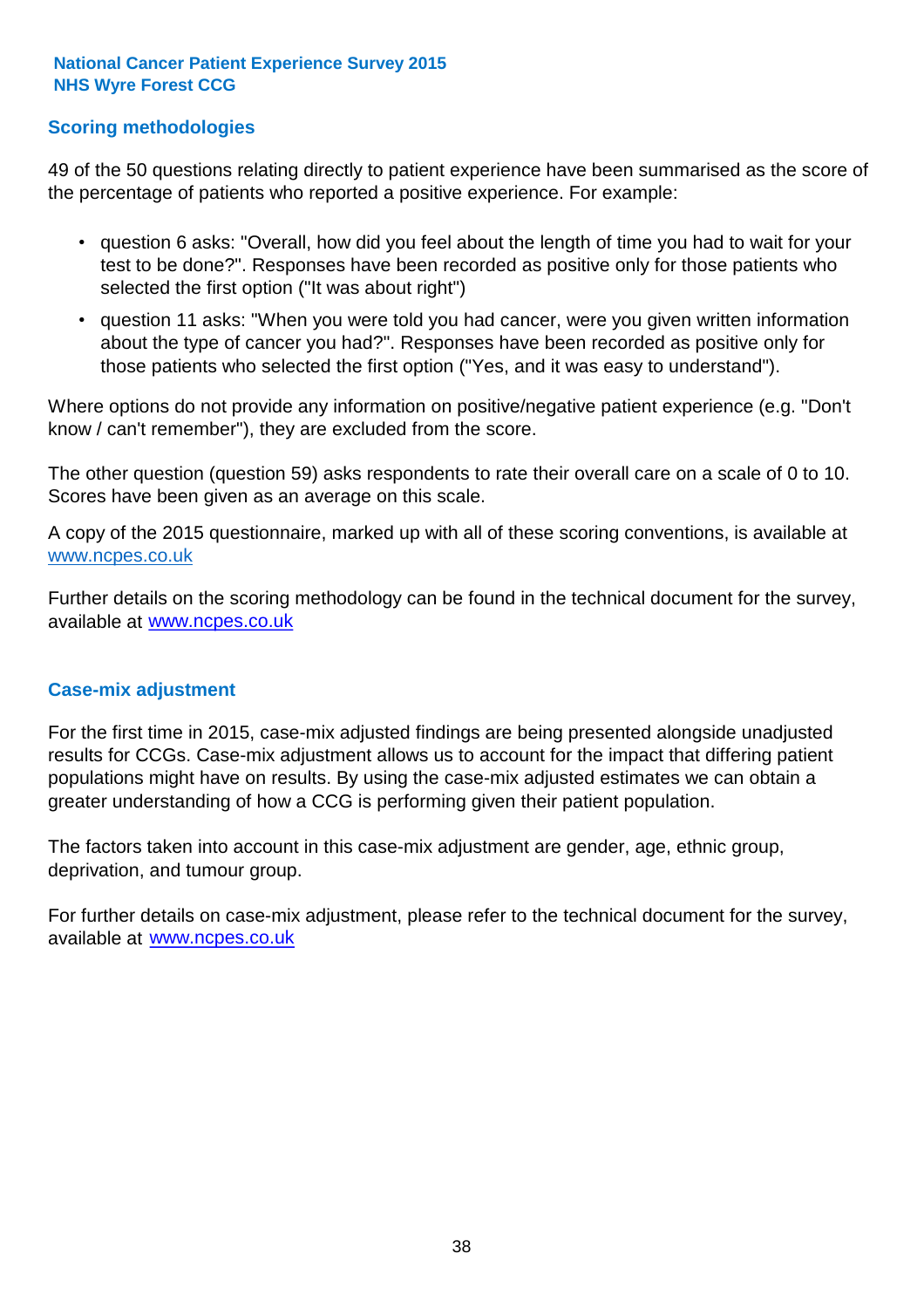## **Response Rates**

|                 | Sample<br><b>Size</b> | <b>Excluded</b> | Adjusted<br><b>Sample</b> | <b>Not</b><br><b>Returned Refused</b> | Blank /        | Completed | Response<br>Rate |
|-----------------|-----------------------|-----------------|---------------------------|---------------------------------------|----------------|-----------|------------------|
| <b>National</b> | 116,991               | 8.719           | 108,272                   | 33,168                                | 3.918          | 71,186    | 66%              |
| 06D             | 302                   | 21              | 281                       | 74                                    | 1 <sub>1</sub> | 196       | 70%              |

### **Respondents by tumour group**

The tables below show the numbers of patients from each tumour group and the age and gender distribution of these patients.

| <b>Tumour Group</b>  | Number of<br>respondents* |  |  |
|----------------------|---------------------------|--|--|
| Brain / CNS          | $\overline{2}$            |  |  |
| <b>Breast</b>        | 47                        |  |  |
| Gynaecological       | 8                         |  |  |
| Colorectal / LGT     | 27                        |  |  |
| Lung                 | 12                        |  |  |
| <b>Skin</b>          | 1                         |  |  |
| Haematological       | 33                        |  |  |
| <b>Upper Gastro</b>  | 16                        |  |  |
| Other                | 3                         |  |  |
| Urological           | 14                        |  |  |
| Prostate             | 25                        |  |  |
| Sarcoma              | $\overline{4}$            |  |  |
| <b>Head and Neck</b> | 4                         |  |  |

*\* These figures may not match the numerator for all questions in the 'Comparisons by tumour group' section of this report, because not all questions were answered by all respondents.*

## **Respondents by age and gender**

The questionnaire asked respondents to give their year of birth. This information has been amalgamated into 8 age bands. The age and gender distribution for the CCG was as follows:

|             | 16-24 | 25-34 | 35-44 | 45-54 | 55-64 | 65-74 | 75-84  | $85+$ | <b>Total</b> |
|-------------|-------|-------|-------|-------|-------|-------|--------|-------|--------------|
| <b>Male</b> |       |       |       | ັ     | 18    | 44    | ↷⇁     |       | 100          |
| Female      |       |       |       |       | 12    | 41    | $\sim$ |       | 96           |
| Total       |       |       |       | 16    | 30    | 85    | 48     | i U   | 196          |